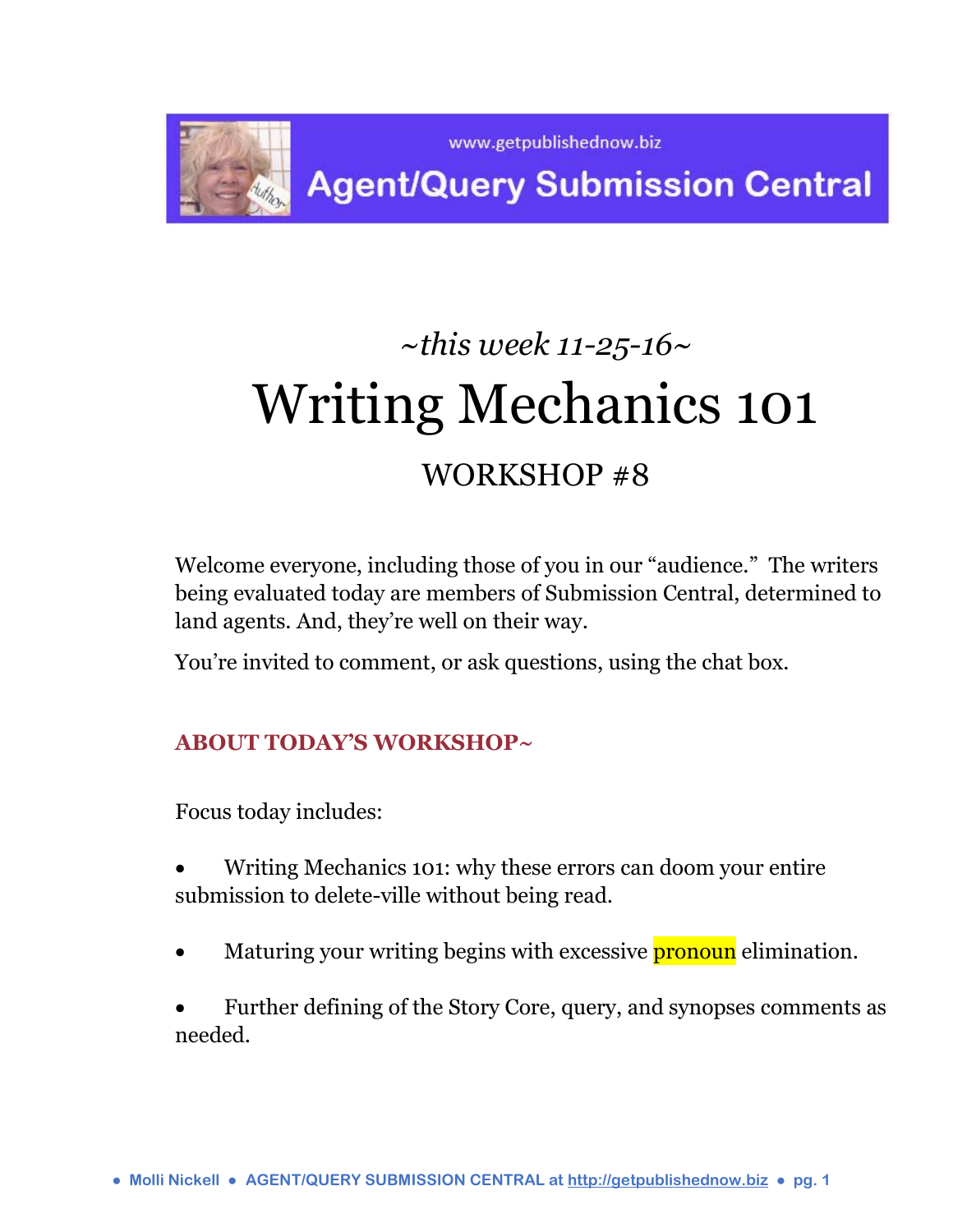## **ABOUT WRITING MECHANICS~**

Agents continue to search for talented writers with saleable manuscripts.

Most agents are open to email submissions. That's the good news. However, the competition for attention has increased about 1000%. Time pressured agents scan email subject lines, click on those with promise. The query opens, and the agent reads the first paragraph. For many writers, that's where it ends. The agent is not engaged with the story being presented, or, and this is the biggie, the writing isn't quite ready for prime time.

Off the entire submission flies, unread to deleteville.

Even though you may have written a fascinating manuscript, populated it with interesting and believeable characters, one major issue can sink your submission.

I'm speaking of writing mechanic errors and red-flag words.

Writing mechanics are not often discussed in writing circles. Sad but true because they matter. Even if you have a story that engages agent attention right off the bat, as they become aware of errors, like excessive use of adjectives, or person pronouns like him, her, his hers, etc., that repeat, repeat and repeat, their enthusiasm level becomes dampened. Often to the point where they simply reject your submission.

You can understand the reasoning. If your submission is filled with writing mechanic errors, chances are your manuscript will be also. Editing to remove the errors and mature the writing may not be cost effective (this is all about business), and therefore, the agent will pass. It's business. CLICK and off your submission flies, unread, to deleteville.

First, look at your query.

Pay particular attention to excessive adjectives, adverbs, and pronoun proliferation! These are big clues that these will also be found in your manuscript. This can prevent an agent from continuing to look at your submission.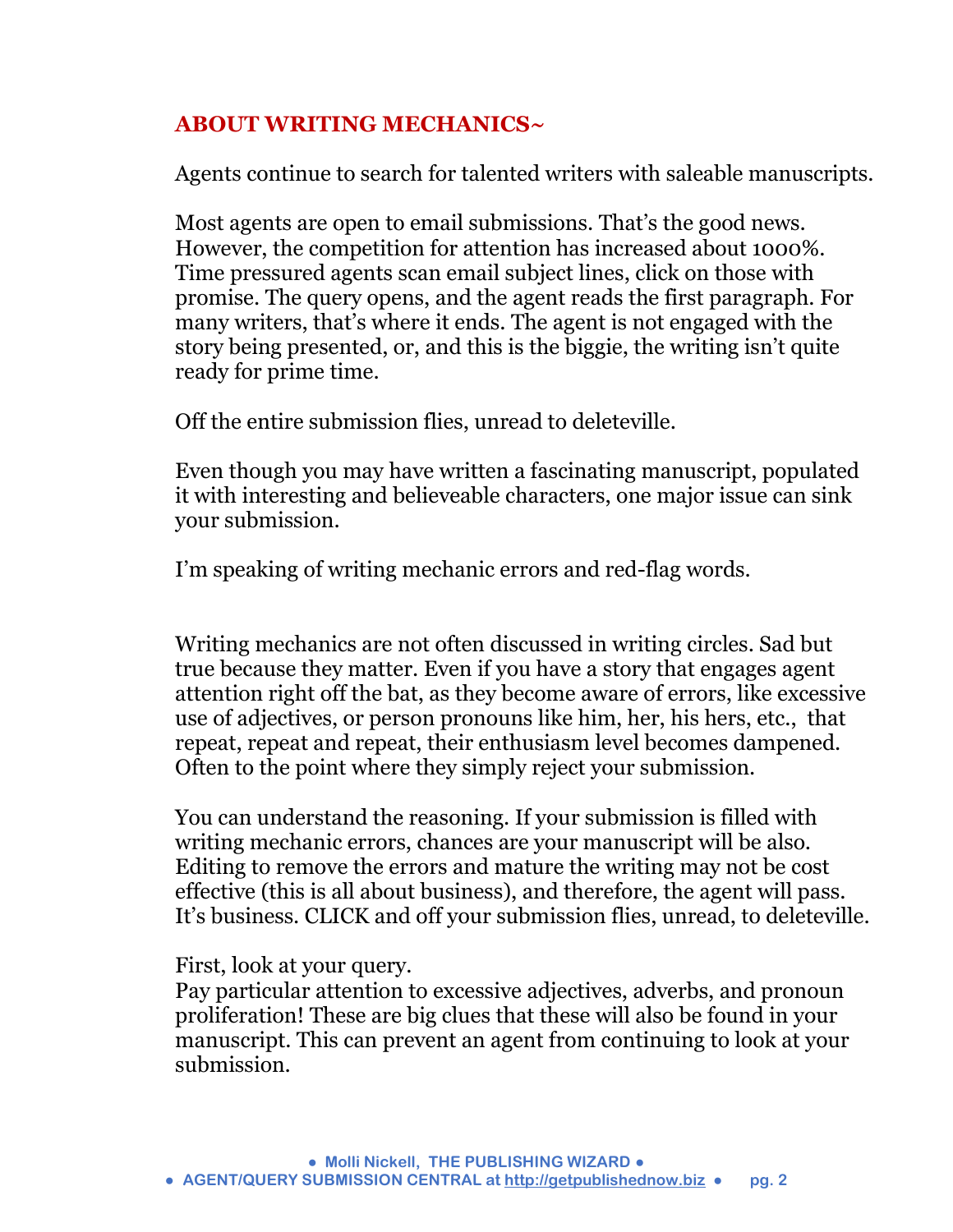As you learn to search for these red-flag words, mark them with color, then go back, chapter at a time, and revise not just them, but the sentences where they appear. Not only do you rid yourself of these rascals, you also mature your work. Another plus.

Go easy on yourself. You've come a long way to reach this point in your "getting published" quest. The most challenging transition for all of you continues to be making the mental shift from **telling to selling**. You've done the heavy lifting as you've expanded your story –telling skills. Good for you. It's involved books and classes and writers' conferences and critique groups. And bit by bit, your ability to weave together a story has evolved to the point where you are today.

And now, you are stepping into an intense, but relatively brief learning curve as you learn to sell yourself, your skills as a writer, and your manuscript as a saleable document. You are ready to convince agents that you are the real deal. You are the writer they've been looking for. You know how to tell a story that hooks and holds reader interest from the first page to the last. Your manuscript if proof of your story telling skills. It's proof of your ability to create a saleable manuscript.

Except: and here's a bit of bad news. If, as you've crafted your story telling skills, you've been unaware of basic writing mechanics and "redflag" words, they fill your manuscript. Rightfully or not, these label as a writing rookie with a manuscript that is *unworthy* of publication.

Better you should hear this from me, with some explanation of how you can prevent this with some awareness and focused revision, than to hear it from an agent or a publisher.

Emile showed up at my virtual office a couple of years ago, stung to the core by an "editor" and that could be anyone with a business card, told her not to give up her day job. I evaluated Emile's manuscript and recognized some vital traits of a great story teller: interesting mix of characters, unusual setting, combination of drugs, rehab, hope, love and political revenge. And, she has a few deadly writing mechanic habits that needed to released from her writing life.

I unleashed my red pen and pointed these out to her, over and over, with suggestions (like ones that will be shared today) for her to revise, page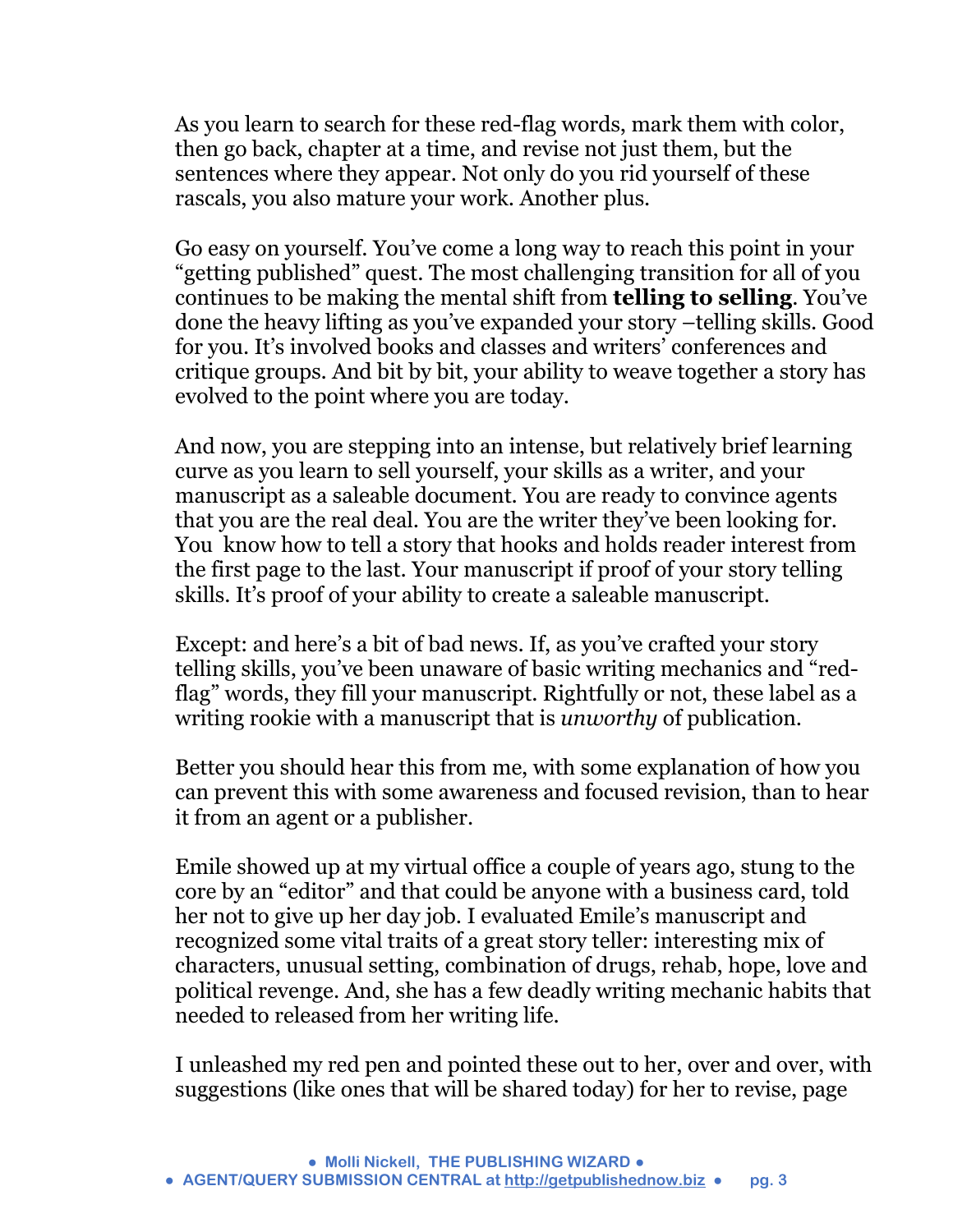by page, chapter by chapter, to incorporate more mature expressions as she made her manuscript ready for prime time.

Which she did, laboriously. Like the difference between night and day, between chocolate and Brussel sprouts. I helped Emile with her next manuscript, pushing her to tighten it up and then, write a query that reflected her new skills.

Her wave of success began slowly, as often happens. Several agents expressed interest and asked to see her entire manuscript. One agent read her manuscript, made four pages of revision suggestions, which Emile performed. Then she resubmitted and waited, and waited, and waited. Finally, after revising her query again, in one of my workshops, she submitted to five more agents, received requests for full manuscripts and received two offers of representation. Emile accepted one, is now revising and tweaking with agent suggestions, and her manuscript is about to be shown to select publishers.

Being willing to put in the time to revise and mature your work will pay off. It almost always does. Not spending the time, or knowing how to do it, plus not knowing how to revise, are the reasons that 90% of writers who hit the agent trail, are not successful.

## From Janet~

Grace: WHO IS THE STORY ABOUT? Professor Grace Stone WHAT DOES THE MAIN CHARACTER WANT AND WHY? She wants the love of a good man and the family she never had. WHAT STANDS IN THE MAIN CHARACTER'S WAY? Her fear of being vulnerable and having her heart broken again by another man. WHAT HAPPENS IF THE MAIN CHARACTER DOESN'T GET WHAT SHE WANTS? She remains alone and a family outsider. SUBJECT LINE: Glass Promises

As written: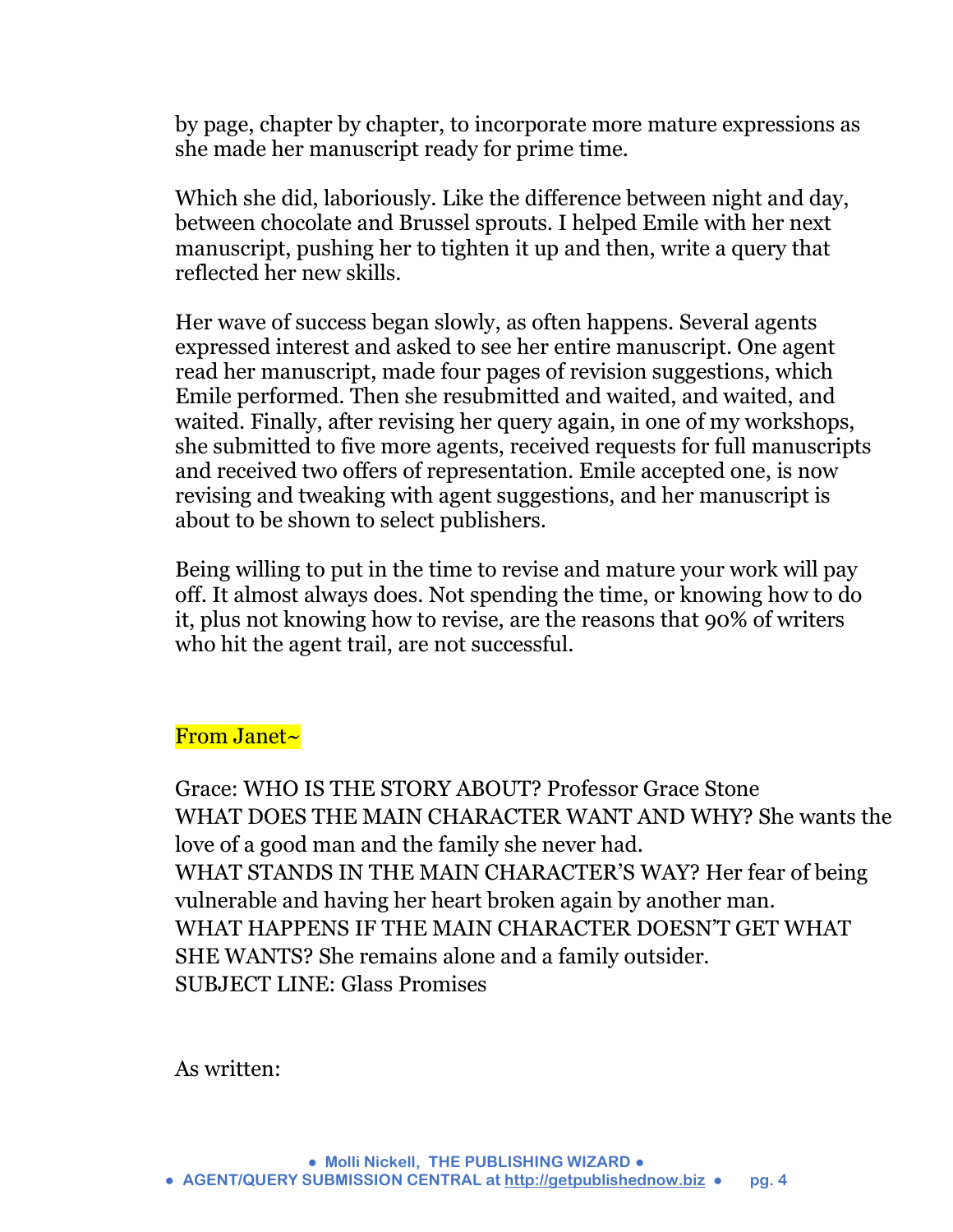Professor Grace Stone yearns for what has been missing from her life, a family of her own. As the offspring of an illicit affair, she never knew her father. Her husband is killed shortly after the birth of their daughter. Grief-stricken, Grace again faces life alone. Four years later, Lily urges her to find them a new daddy. Grace does not want her daughter to grow up without a father so she suppresses her fear of heartbreak to start dating. She meets Beau, a construction worker, who differs from the suave men she was attracted to in the past. They begin a steamy relationship fraught with landmines of pain from both of their past marriages.

Writing mechanic issues: excessive pronouns are highlighted, along with other issues that, once addressed, will mature the writing considerably. Plus, your paragraph doesn't end with a tease to keep the reader moving on to the second paragraph. A declarative statement doesn't usually do the job.

Professor Grace Stone, yearns for what has been missing from her life, a family of her own. As the offspring of an illicit affair, she never knew her father. Her husband is killed shortly after the birth of their daughter. Grief-stricken, Grace again faces life alone. Four years later, Lily urges her to find them WHO IS THEM? a new daddy. Grace does not want her daughter to grow up without a father so she suppresses her fear of heartbreak to start dating. She meets Beau, a construction worker, who differs from the suave men she was attracted to in the past. They begin a steamy relationship fraught with landmines of pain from both of their past marriages.

#### Revision first draft:

Professor Grace Stone, yearns for a family of her own. The offspring of an illicit affair, she never knew her father. Happily married (or so she thought) Grace's husband dies shortly after the birth of their daughter. The pressure of being a single mom pales in comparison to the ongoing demands from Lily to "find us a daddy." Grace suppresses her fear of heartbreak and begins to date. She's attracted to Beau and they begin a steamy relationship fraught with landmines of pain from both of their past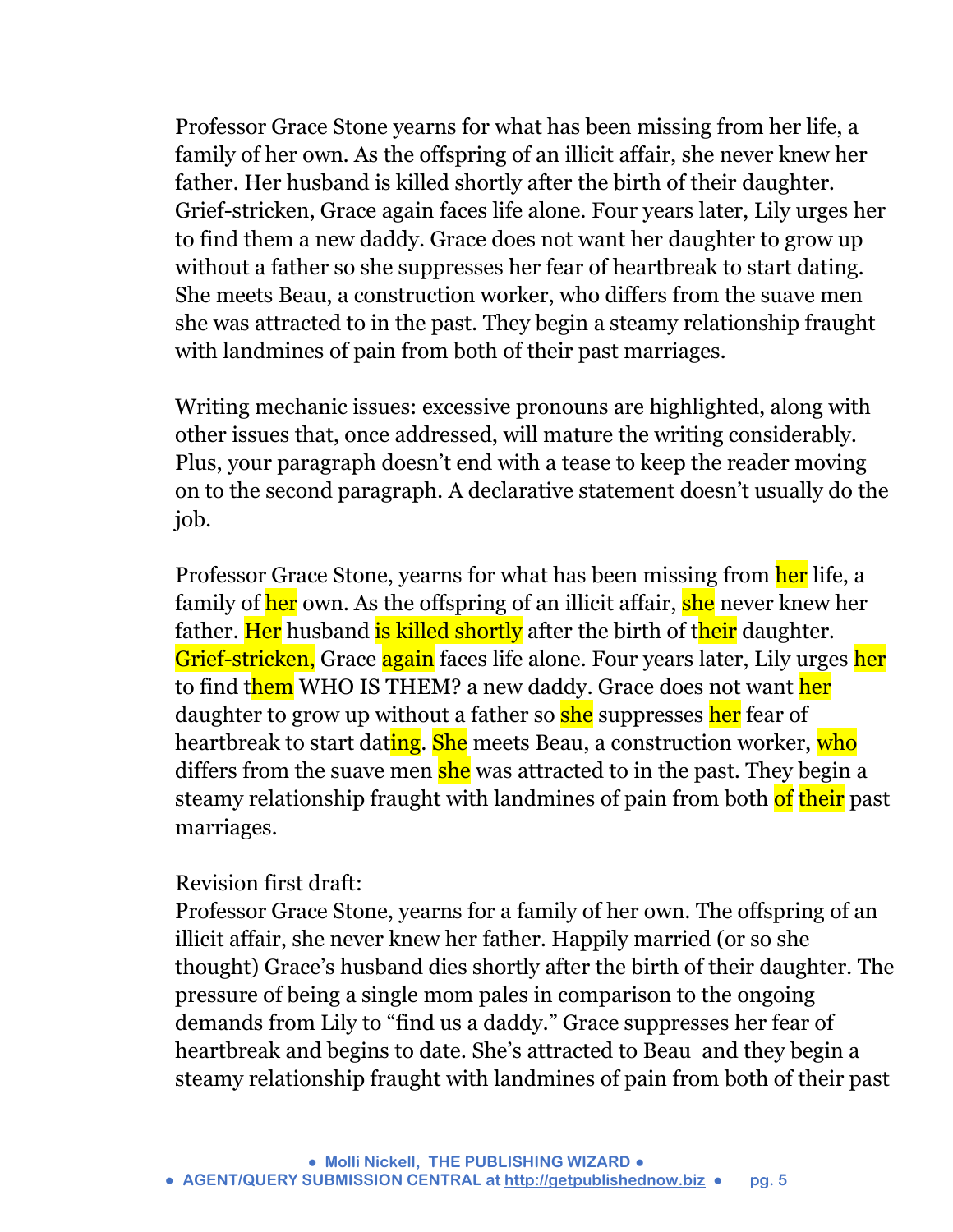marriages. Instead: can they xxxxxxx create a meaningful relationship despite the landmines of failure from previous marriages.

TO RESOLVE: What question can you ask to keep the agent engaged and reading your second paragraph?

#### xxxxx

At a ritzy charity event, Grace experiences her greatest nightmare. Due to her uncanny resemblance to her dead mother, a brawl occurs. The humiliating incident leads to the revelation of her deceased father's identity and that of his living relatives. Grace rejoices in finally having the family she has always wanted. As she navigates the unfamiliar labyrinth of family dynamics, she learns that not all newcomers are welcome. Using all her resources, she campaigns to secure a future with her commitmentphobic new love as well as win over his hostile sister. If she loses the battle, she and Lily will never realize their dreams of a father and family.

This 72,000 word completed romance, titled GLASS PROMISES, won third place in the 2016 Royal Palm Literary Award competition. I am a member of the Florida Writers Association, Romance Writers of America, Florida Romance Writers, Coral Springs Writers Group, and work on the annual Coral Springs Literary Festival. Thank you for your time and consideration. [Janet Franks Little](https://www.facebook.com/janetfrankslittle) [www.janetfrankslittle.com](http://www.janetfrankslittle.com/) [www.facebook.com/janetfl1](http://www.facebook.com/janetfl1) [www.twitter.com/franks\\_little](http://l.facebook.com/l.php?u=http%3A%2F%2Fwww.twitter.com%2Ffranks_little&h=IAQExbwmy&s=1)

## Synopsis:

Professor Grace Stone grew up never knowing which of her dead mother's lovers was her father. So she marries young to create a family of her own. Two years later, her philandering husband dies in the devastating tsunami of 2004. Alone with an infant daughter, she focuses on her education and being a good mother until four-year-old Lily lobbies hard for a father. Despite her fear of being vulnerable to another man who makes glass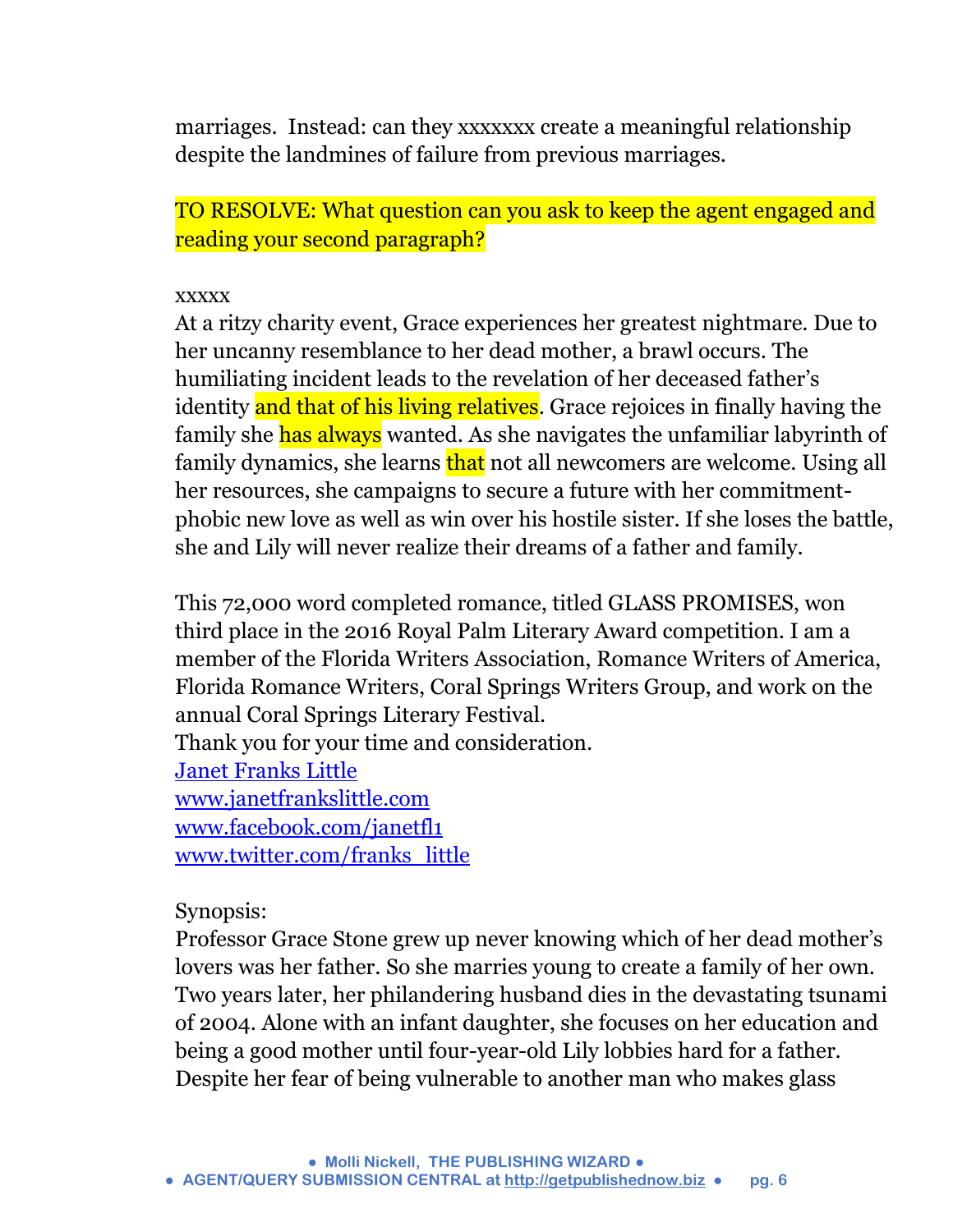promises, Grace can't deny her child what she herself has yearned for all her life.

She tries speed dating and rejects all the possible dates, although one does interest her. Grace encounters that five minute man again when his crane company totals her car. The chemistry between her and Beau sizzles and they become unexpectedly intimate in a rather unusual place. Appalled by her loss of control, Grace pushes him away. He wins her back with persistence and genuine feelings for her daughter.

As they grow closer, Grace falls in love, but Beau does not express the same feelings. IS HE UNABLE TO? OR DOESN'T HE CARE AS MUCH ABOUT HER. AND IF SO, WHY DOES SHE PURSUE HIM. THIS IS A MAJOR PLOT POINT. At a premier Boca Raton fundraiser they attend, one of her mother's former lovers accosts and humiliates her. From this frightening incident, Grace discovers her dead father's identity and a biological connection to Beau's stepmother. Everyone welcomes her into his family except his sister, Gen, who considers Grace an illegitimate interloper. As the newest family member, she bears the woman's disdain.

Worried that she has no more solid standing with Beau than her mother had with her lovers, Grace pushes him for a commitment and to set boundaries with his sister. Her ultimatum forces their breakup when he is unwilling to meet her demands. Grace and Beau meet again at the family's Thanksgiving dinner. Although awkward with each other, the get-together goes well until Lily is terrorized by Gen's daughter. Grace questions her long-held desire for an extended family. Were they better off alone?

After reflection, Grace decides that the man she loves and her newfound relatives are too important to not fight for them. She initiates a campaign using her PhD book smarts, her mother's tricks-of-the-trade, and even Lily's child-like ingenuity. With Beau she uses her sexuality and food to appeal to his masculine desire. When she meets with Gen, she helps the angry woman improve her self-esteem and confidence. Grace is determined to achieve her dream— a forever place in Beau's heart and in his family.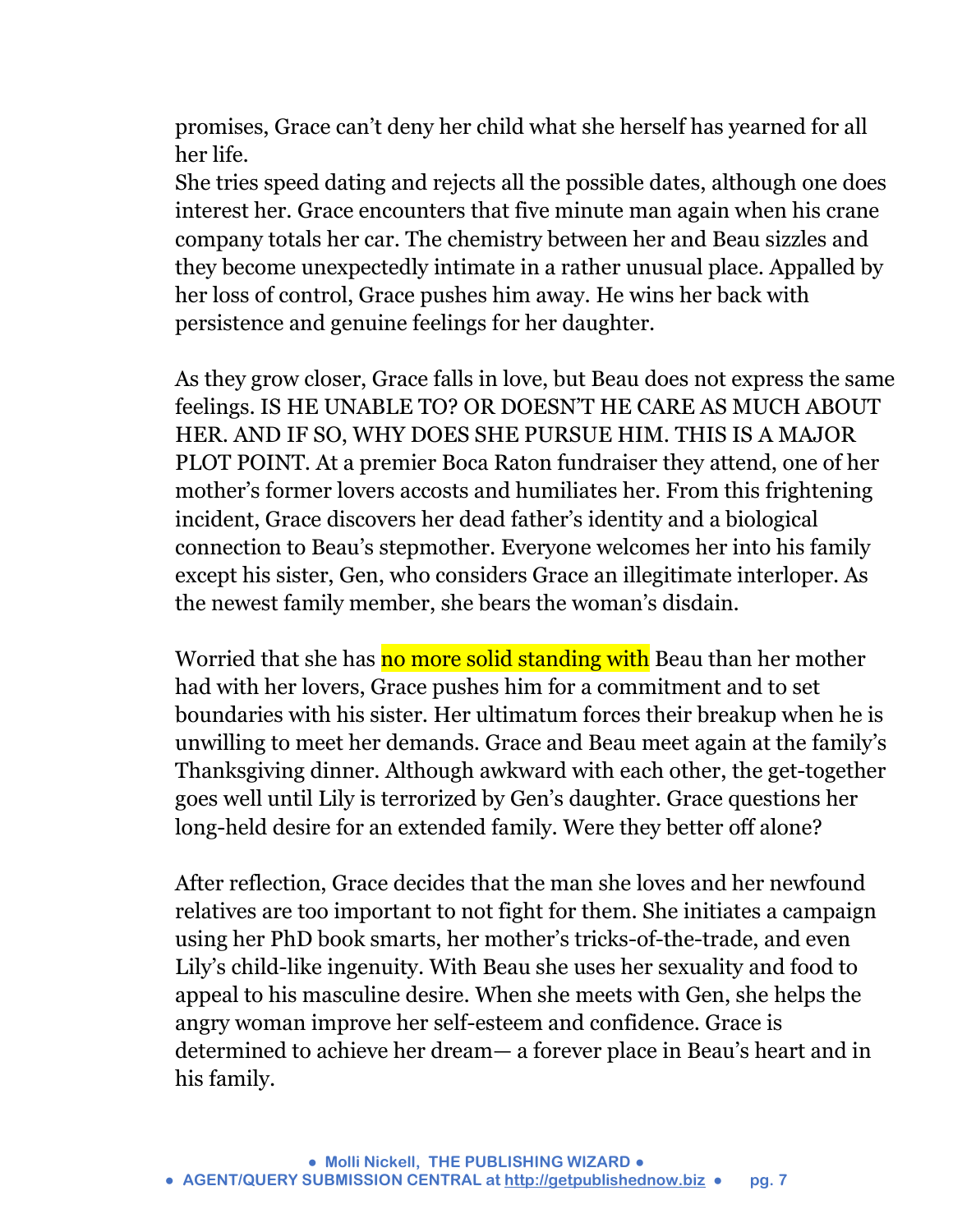## from Lisa~

Here's a big twist in my goal to write a query!

My editor thinks my story is less thriller and more **romantic suspense**. Here is my homework for Friday. Unless I tone down the romance in my manuscript, I'll need to beef up my submission materials to draw a whole new audience...

Note: You must make that choice, and then revise accordingly.

Story core:

Who is my protagonist? Kay Smith, a victim of a suspicious car accident, struggling with amnesia.

What does she want? To remember her past and reclaim her identity. What stands in her way? A severe, forgotten psychological trauma past blocks her memory. What will happen is she doesn't get what she wants? A deadly stalker will kill her.

**Email Query Subject line:** The new First Lady flees a deadly White House political conspiracy.

Kay Smith is lost and alone, battling amnesia and a choice—whether to search for her forgotten past and the tragedy that sent her fleeing her life, or run from it. When Kay learns she may have led a less-than-innocent life, and a deadly stalker follows her every inquiry, she fears she could be the next to die. Can Kay remember her shadowy past before it catches up with her?

Kay takes refuge with a new friend, a man she fell for at first sight, Nick Costa. From him, she learns the shocking secret he's been hiding. She's Angela Lockhart, the missing wife of the president-elect. He's a Secret Service agent, working desperately to keep her hidden from the power players he suspects of strangling Angela's twin sister, Amy, and a campaign intern. The few memories that emerge leave her distraught, shrouded with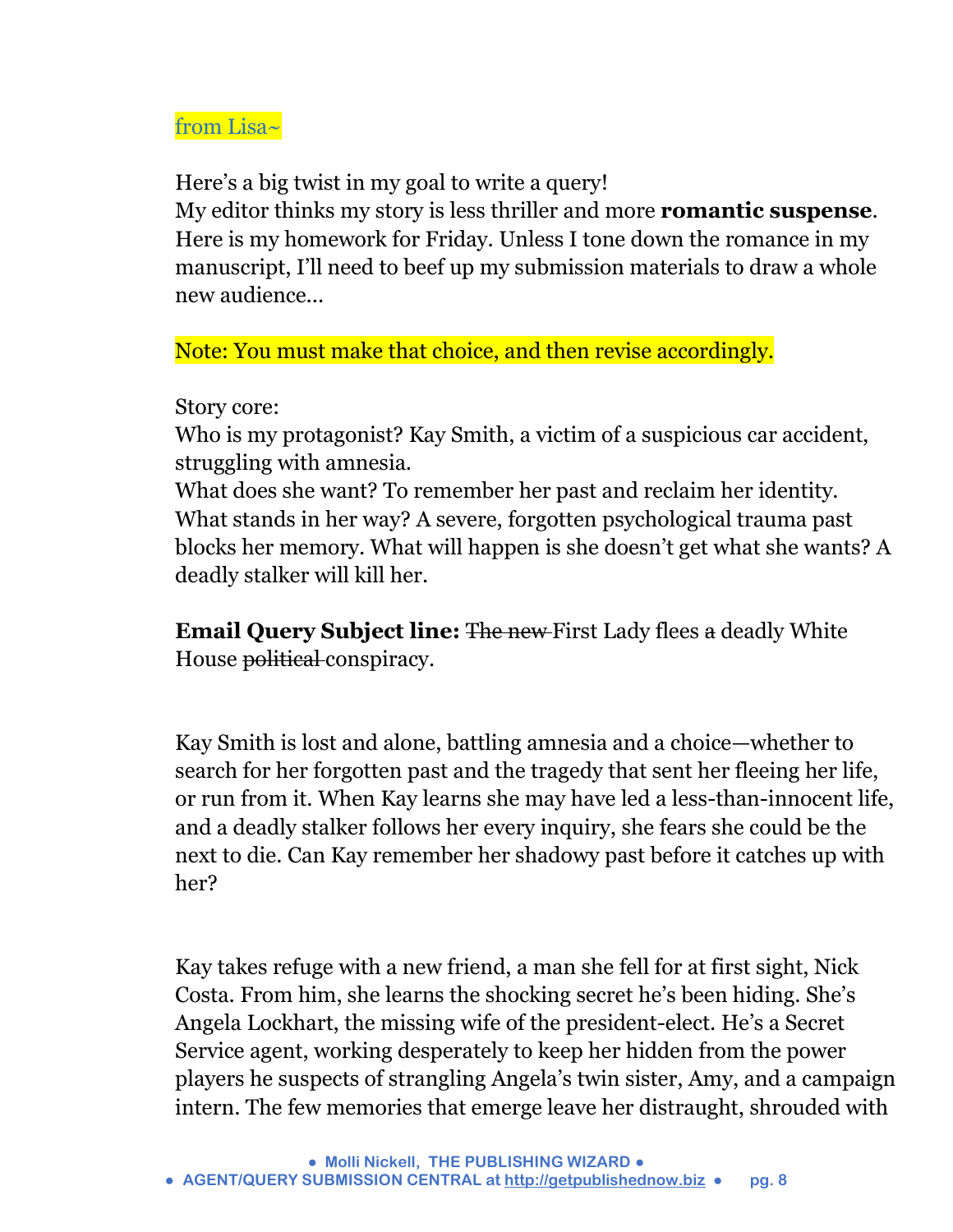guilt. A recurring nightmare weighs Angela down, troubled by suspicions she may have played a role in the murders. When she learns three more people have been killed in her wake, Angela must act to stop the spilling of innocent blood. She escapes Nick's custody, driving off alone to confront those she suspects of murder. It's a bold move Angela knows is fraught with danger, with a high probability of meeting the same fate as her sister—dead at the hands of a vicious strangler.

## Writing mechanic issues:

Kay Smith is lost and alone, battling amnesia and a choice—whether to search for her forgotten past and the tragedy that sent her fleeing her life, or run from it. When Kay learns she may have led a less-than-innocent life, and a deadly stalker follows her every inquiry, she fears she could be the next to die. Can Kay remember her shadowy past before it catches up with her?

Writing mechanic comment—do not use "em" dashes. They often become scrambled from system to system.

Kay takes refuge with a new friend, a man she fell for at first sight. Nick Costa. From him, she learns the shocking secret he's been hiding. She's Angela Lockhart, the missing wife of the president-elect. He's a Secret Service agent, working desperately to keep her hidden from the power players he suspects of strangling Angela's twin sister, Amy, and a campaign intern. The few memories that emerge leave her distraught, shrouded with guilt. A recurring nightmare weighs Angela down, troubled by suspicions she may have played a role in the murders. When she learns three more people have been killed in her wake, Angela must act to stop the spilling of innocent blood. She escapes Nick's custody, driving off alone to confront those she suspects of murder. It's a bold move Angela knows is fraught with danger, with a high probability of meeting the same fate as her sister—dead at the hands of a vicious strangler.

Comment: Not much romance in here. However, not much tension either. If Nick plays into the story, we need some background information. Why does she take the chance to confront the possible killers on her own? Why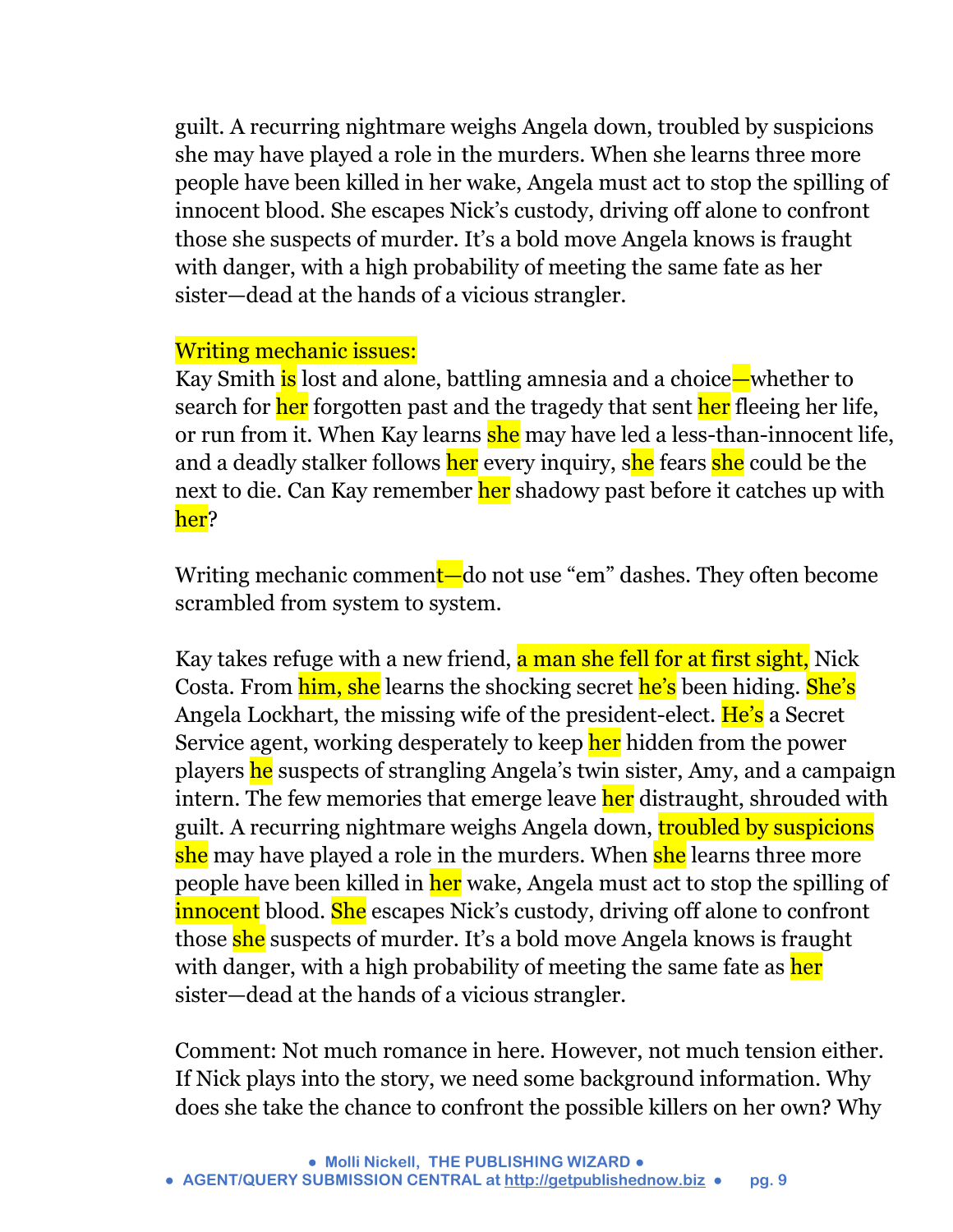doesn't she enlist Nick? This doesn't make sense. Plus, in the synopsis this part of your story unravels, at least as presented, into a "who did this and who did that" which doesn't involve Nick at all. Is that your intent?

## XXXXXXXXXXXXXXXXXX

LOST & FOUND is complete at 80,000 words. It will appeal to fans of Norah Wilson, Linda Howard, and Anne Stuart, who have crafted twisted tales of women struggling to piece together their forgotten pasts, only to find their futures in deadly jeopardy. Over my thirty-year career as an organizational psychologist, I've published scholarly papers, edited newsletters, and written columns and articles on topics related to K-12 education and parenting. I'm serving my second term as President of the Sisters in Crime Atlanta Chapter. I'm an active member of Mystery Writers of America and the Atlanta Writers Club. I honed my writing skills with Continuing Education classes, webinars, conferences, writing partners, and professional critiques.

Thank you for your time and consideration.

Lisa Malice, Ph.D.

[www.LisaMalice.com](http://www.lisamalice.com/) [www.Facebook.com/Lisa.Malice.3](http://www.facebook.com/Lisa.Malice.3)

## LOST & FOUND: SYNOPSIS

Although she's surrounded by doctors and nurses, Kay Smith feels lost and alone at the private D.C.-area hospital where she's being treated for amnesia following a brief coma. There's only one thing Kay's sure of—she can't go to the authorities for help. Not until she can recall the severe psychological trauma blocking her memory and decide whether to embrace her dark past or run from it.

Frustrated, chasing one dead-end online clue after another, Kay cannot even confirm her name. She finds hope in a news story asking for help in identifying a comatose car accident victim, a woman matching Kay's description and injuries. Her inquiries with the hospital, morgue, and police produce more questions than answers. Nobody knows Jane Doe's whereabouts. She's missing from the Charlottesville hospital where she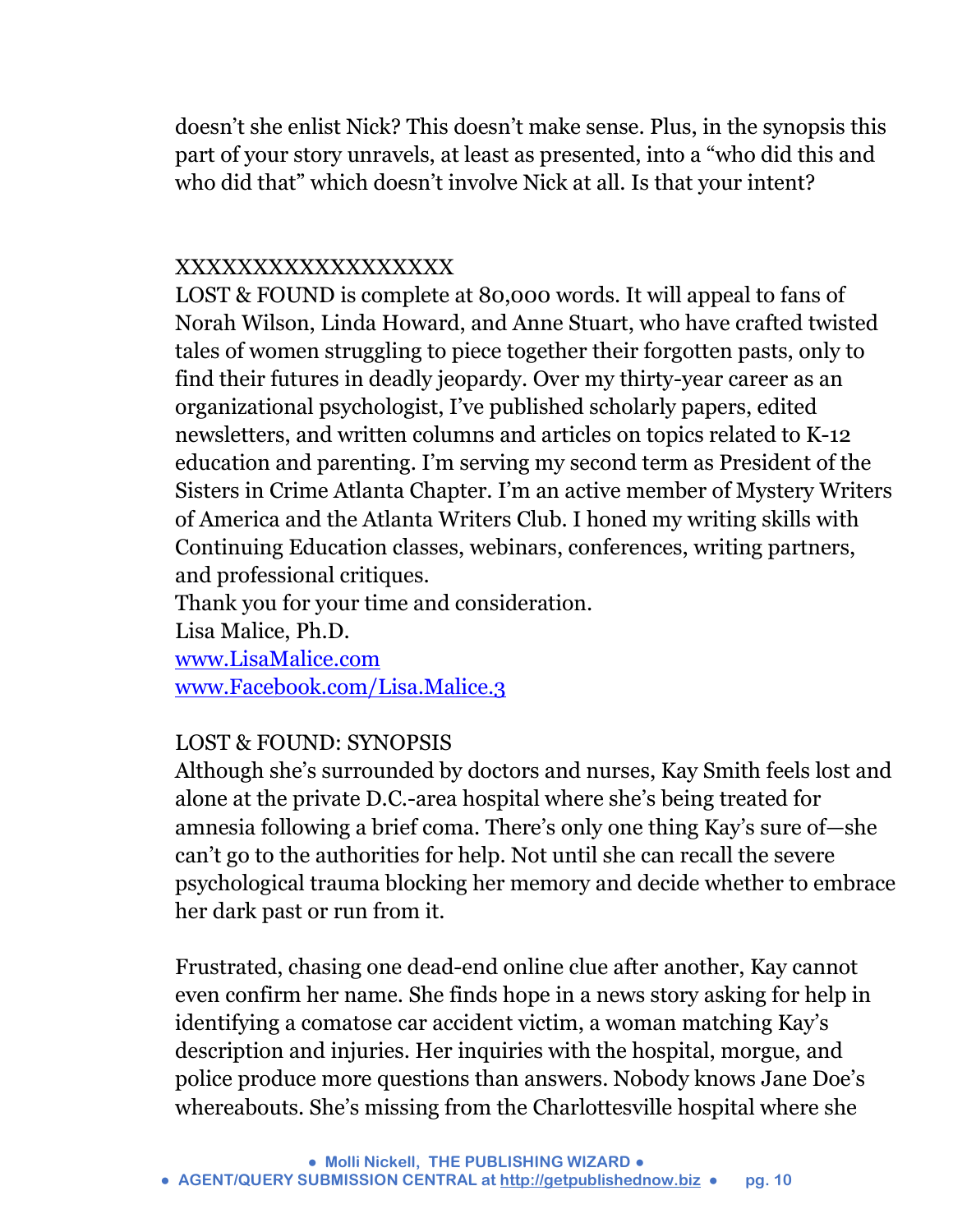was admitted after her accident. A stalker lurks in Jane Doe's shadowy past, possibly the Good Samaritan who rescued her. The police think the two are partners-in-crime. That night, Kay's dreams about an infamous serial strangler leave her panicked, worried a vicious murderer may be lurking in her past. In the morning, she learns two hospital staffers linked to her inquiries were murdered. Convinced she is Jane Doe, Kay flees the hospital, hoping to outrun the killer hot on her trail. Kay takes refuge with a new friend, a man she fell for at first sight, Nick Costa. From him, she learns the shocking truth. She's Angela Lockhart, the missing wife of President-elect William Lockhart. Nick's her Good Samaritan, a rogue Secret Service agent hiding Angela from the world and the power players he suspects in the murders of a pregnant intern and Angela's twin sister, Amy. Nick confesses Amy was the love of his life. The news shrouds Angela with guilt, wrestling with suspicions about her marriage and role in the murders. When she learns three more innocents were killed in her stead, Angela's remorse overwhelms her. She escapes Nick's protective custody and drives off alone, determined to confront William, learn the truth behind the murders, and put an end to the bloodshed.

While awaiting William's arrival for Amy's private interment at her family's Lynchburg, Virginia estate, Angela is accidentally locked inside the mausoleum. Fleeing the cold, Angela takes refuge lying next to Amy's skeletal remains inside her casket. A late night visitor, the hitman out to kill her, seals the coffin, leaving Angela to suffocate. Hours later, as her supply of oxygen dwindles, Angela finds relief from her guilt, flooding her consciousness with the horrific truth of her past. She is Amy, duped into believing Angela had suffered a nervous breakdown when she was really dead, killed days before the election during a fight with William over his affair with the murdered intern. She'd been conned by Abel Devlin, William's chief of staff, into faking her own disappearance and assuming Angela's identity to protect the campaign. Soon thereafter, the casket opens, bringing Amy face-to-face William, Abel, and his hitman, Felix Jager.

Fearing for her life, she creates a diversion and screams for help from the Secret Service agents standing guard outside. In the ensuing chaos, Abel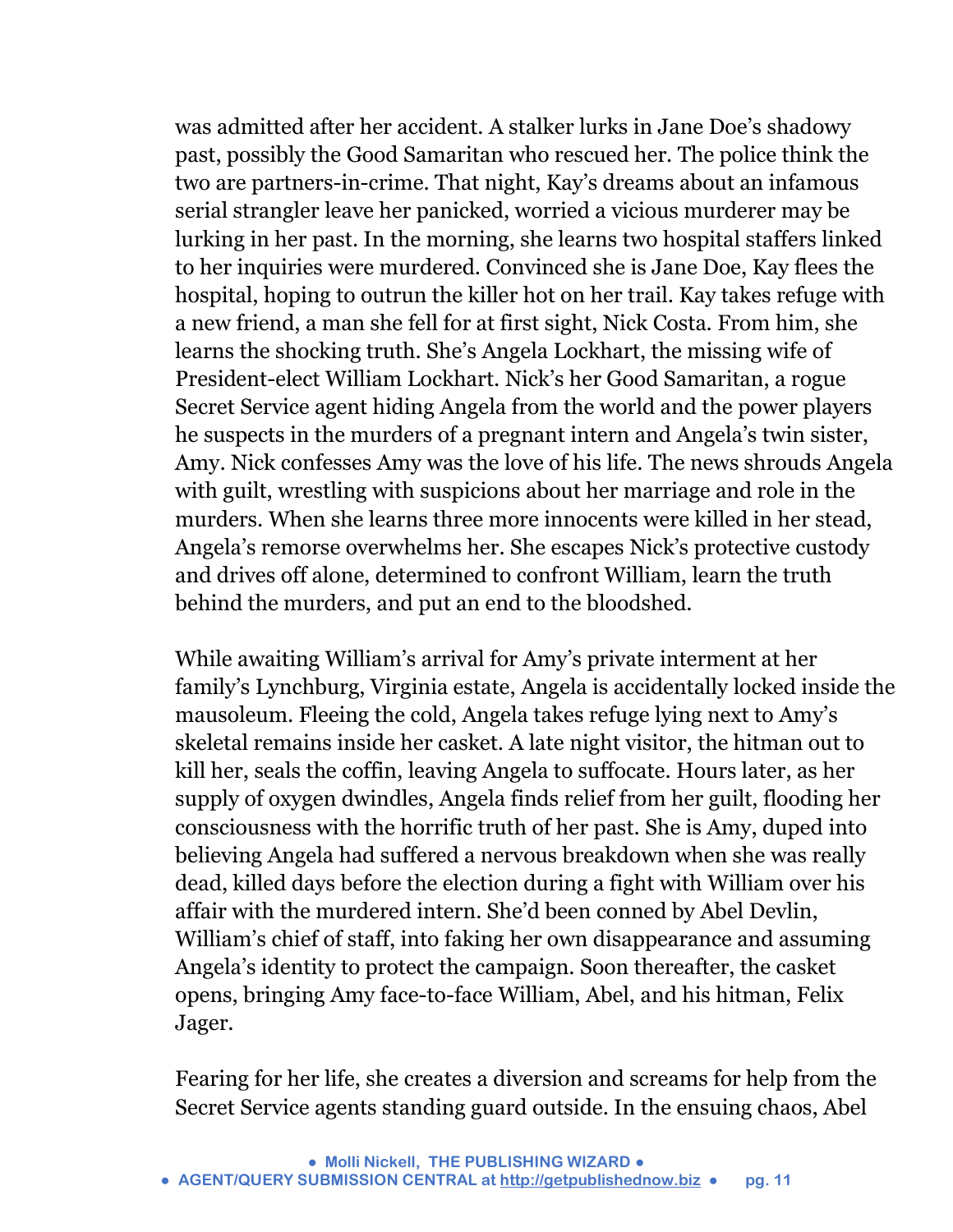goes for Amy's throat and threatens to kill her way he did Angela. Amy fights back, incapacitating Abel. Felix guns for her, but kills Abel in the crossfire. When the smoke settles, Felix is dead, shot by Nick.

In the aftermath, William and Amy are the only two conspirators left alive. William forces Amy to make an agonizing choice, one pitting her desire to reclaim her life with Nick against the need to protect Angela's two young daughters. She find a compromise, agreeing to hide the truth from everyone but Nick, saving William from being charged in his wife's death. In exchange, William resigns the presidency, divorces "Angela" and gives up custody of his daughters. A year later, William is in prison on corruption charges unrelated to the murders. The FBI has closed the case on the serial strangler, pointing the finger at Abel, and his accessory, Felix. As Nick's wife, mother to Angela's girls with a baby boy on the way, Amy has found what she lost—peace and happiness, living life for both herself and her sister as "Angie."

COMMENT: Whew! Lots of action. Not much about Amy's inner world. Your story is about her, not the others. Not believable that one woman, untrained in martial arts, could disable two men trying to kill her?

#### From Doree~

Correction: Query YA- One Eighty :Doree

#### **Story Core**

Who: Levi Yokum Why: Afraid to grow up and survive on his own What does he want: His mom to live? The or what else: Death/suicide Core: Mortality Subject: Opioids . . . can you hear me now?

#### You wrote:

Seventeen-year-old Levi Yokum's academic grades are perfect, he's popular, and he plays on his High School's football team. However, when he's looking at a solitary existence, he self destructs. As his mother dies of a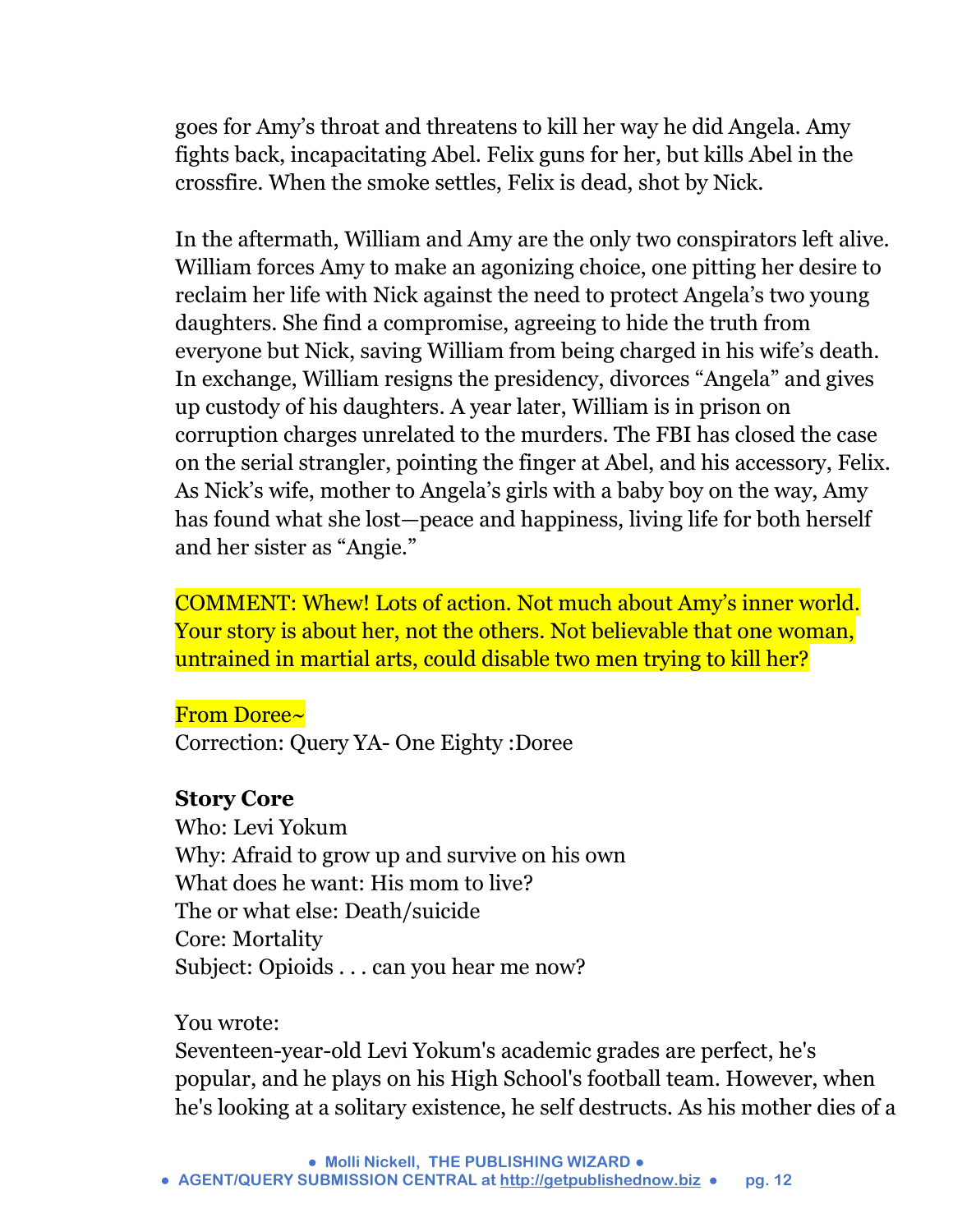rare disease, Levi feels his life's been torn apart. He struggles with the steps he must take to mature and survive on his own, without a parent there to guide him. Anxiety leads him to make irrational decisions. Will denial, a bottle of narcotics, and his fear of abandonment be his final decision?

Writing Mechanic Issues:

Seventeen-year-old Levi Yokum's academic grades are perfect, he's popular, and he plays on his High School's football team. However, when he's looking at a solitary existence, he self destructs. As his mother dies of a rare disease, Levi feels his life's been torn apart. He struggles with the steps he must take to mature and survive on his own, without a parent there to guide him. Anxiety leads him to make irrational decisions. Will denial, a bottle of narcotics, and his fear of abandonment be his final decision?

Comment: Your first paragraph needs to include your story core.

Levi leads the perfect life: friends, football, and college in the future. Mom for emotional and financial support.

Until his mother falls gravely ill, prepares to die, leaving him alone in the world.

Unprepared to be on his own, Levi struggles to learn what he must do to mature and acquire basic adult survival skills.

He doesn't believe he can do this on his own.

He wonders if it's worth the struggle.

He squirrels away some of his mothers' pain killers.

This first paragraph is about choices. Decisions. He struggles with fear of the future. Will he be able to help mom make her final transition? And instead of an unknown future, would it just be easier to overdose and follow her into the peace of death?

It's important to link your story core together in the first paragraph. Ending, as you have, with a tease built on information you've given just before.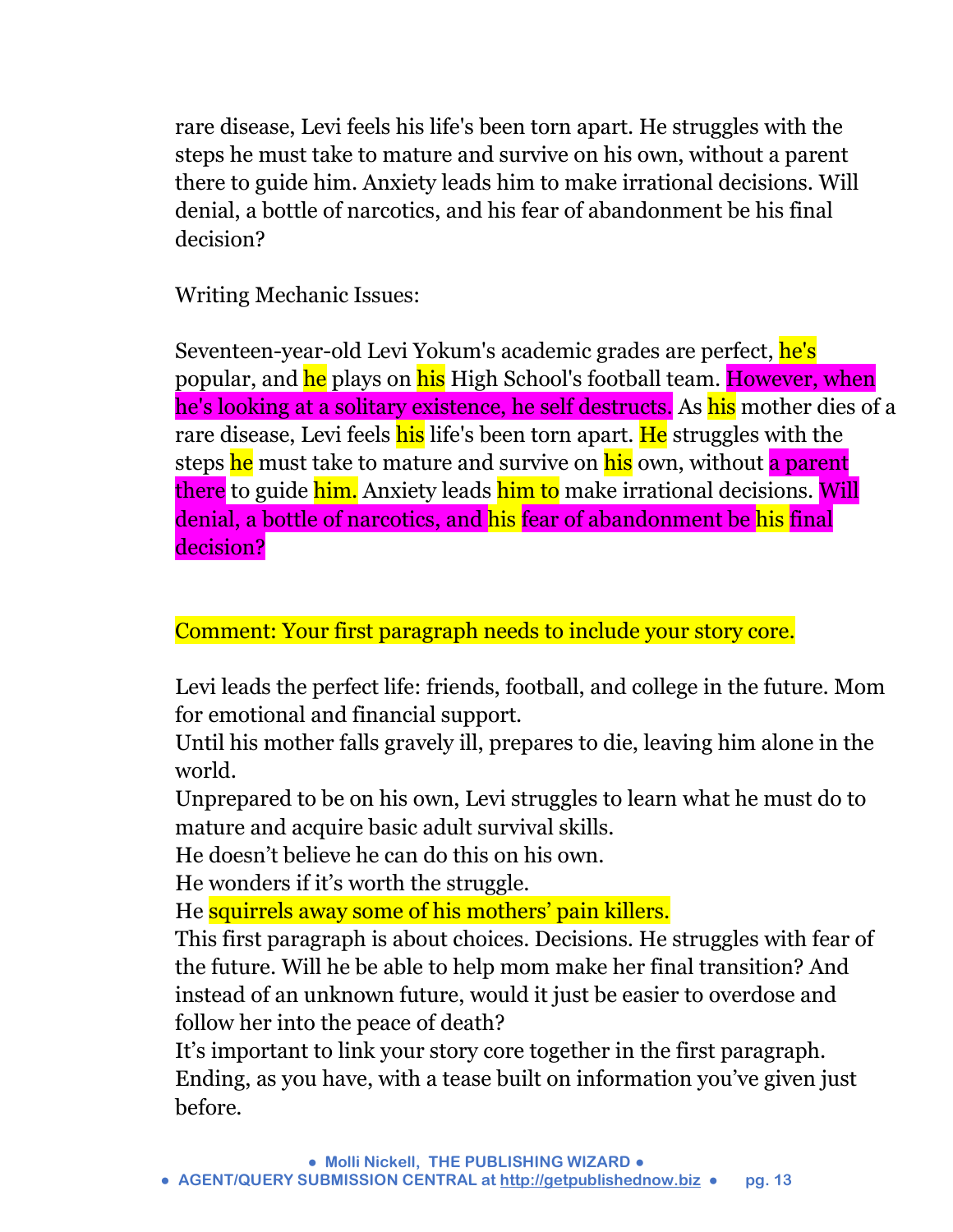#### xxxxxxxxxxxxxxxxxxxxxxxxxxxxxxxxxxxxxxxx

Levi Yokum and his mother are a tight family of two. When he learns that she's fallen ill with cancer, he knows that working together as a team, they'll get through it. They'd battle breast cancer when he was younger, and everything turned out okay. He has no doubt that, with medical intervention, she'll be fine. She disagrees. He accuses her of surrendering. She's decided to leave him destitute and alone. The tension turns their home into a war zone, and him into an odious young man. Pressure and anxiety fights him from inside, with bouts of nausea and headaches, pains he can't identify and he blames it all on her. If he's unwilling to grow-up, and take hold of his own responsibilities, then how can he possibly survive? Instead, takes an interest in a bottle of OxyContin he finds. After she's gone Levi becomes connection in a telepathic way to the pills. Is he using the narcotics as his answer to his problems?

Completed at 54,500 words, "One Eighty" will appeal to readers of "Fault in our Stars" and "Thirteen." My background includes three years as a reporter for the Salt Lake Valley Journal. For seven years, I've been an active member (and past vice president and president) of the Utah RWA (Romance Writers of America) and participate in Society of Children's Books Writers and Illustrators, the Utah League of Writers and Absolutely Writers as well as two critique groups.

Thank you for your time and consideration.

Doree Anderson

doree.anderson.com (345)

SYNOPSYS: Young Adult - One Eighty

High School juniors, Levi Yokum and his best friend are discussing girls and low cut dresses when Levi's cell phone rings. His mother, Camelia Josephine (CJ) is leaving work early and driving home sick. Something that is unusual, especially for her. Levi hurries home to finds her suffering with a severe migraine. A test reveals a small tumor against her carotid artery. The surgery goes well.

CJ's post-op appointment uncovers a rare form of liver cancer. Levi believes with Chemo and radiology; life can return to normal. CJ and the doctor try to explain to Levi that her diagnosis is terminal. Fear of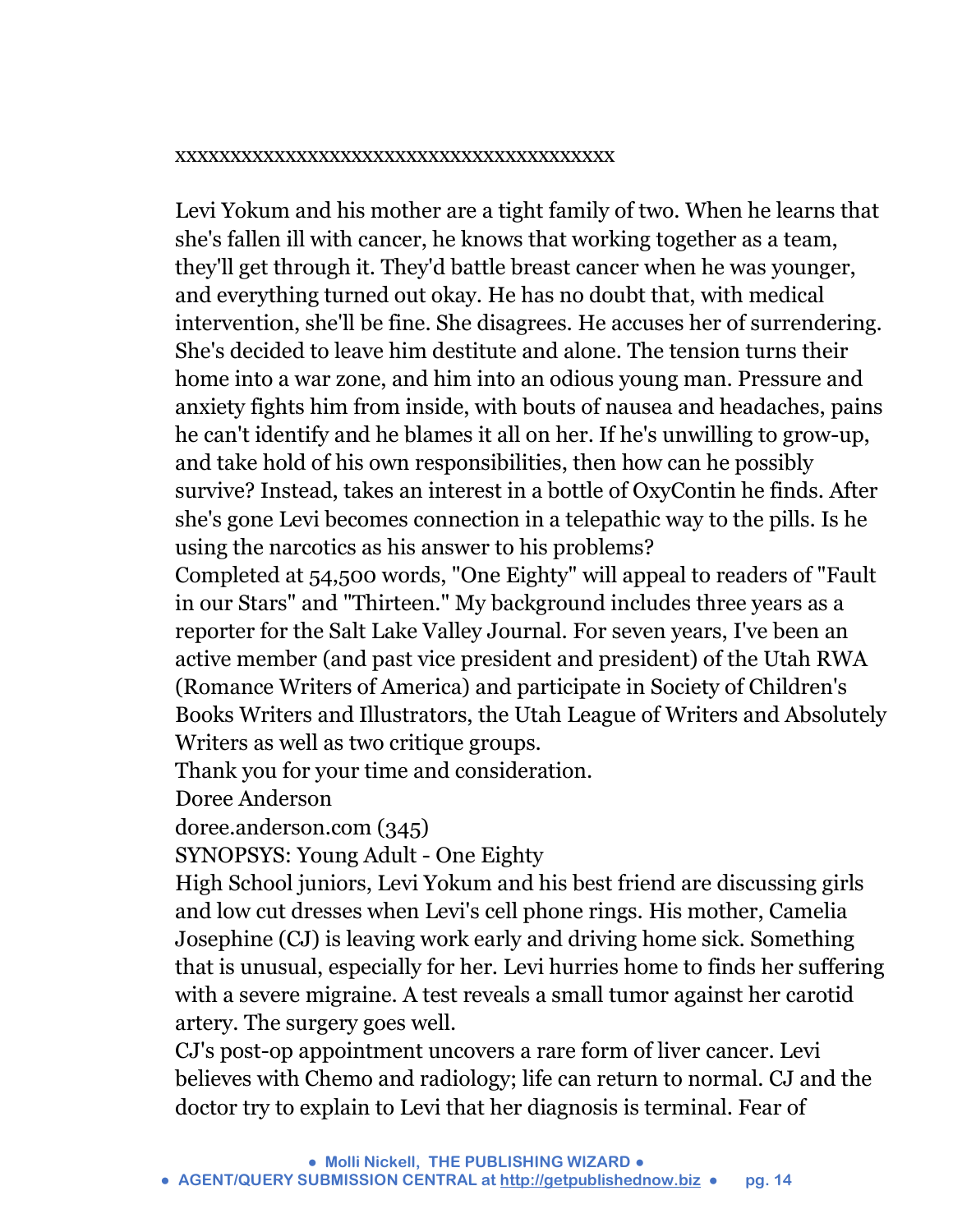abandonment plays havoc with Levi. Mother and son's close relationship slides into a roller-coaster of arguments and heartbreak. Instead of offering her comfort, he uses her pain to feed his anger.

Chronic heart palpitations and damp hands hound him after constant reoccurring nightmares. Terror gut-punches him, and fights escalate. A concerned friend convinces him to mend the rift with his mother. Not easily, but they patch their tattered relationship up, and Levi takes over her care. He finds a bottle of narcotics left by her bedside; steals them and hides them in his room. Too soon, CJ's health declines. Levi's blessed to be present, holding her when she dies.

With the pills and a bottle of alcohol, he fails his first attempt at suicide at the base of his mother's grave. His stress climbs when his estrange father returns demanding Levi go with him. The courts deny the man that hasn't seen Levi since he was three. Levi's childhood home sells. After Levi moves into his best friend's house, the friend interferes during another suicide attempt. Each day Levi begins to notice that this new life might not be perfect, but he's also not destitute or alone.

When he decides to stop taking the pills, it's like an alien has climbed into his brain. He's hearing voices telling him things to do. It's driving him insane. Not only isn't he sleeping, but he's also snapping at his coach, tuning out his friends. He realizes that to live; he must get help. He asks his legal guardian who sends him to a therapist. With long hours of severe therapy, friends, and conviction, he learns control. Its not long that he's molding a new life of his own.

## From Linda~

#### **Story Core**

Who wants what? Wu Meichen wants freedom to control her own future. Why does she want it? The head of the family tells everyone what to do. What stands in the way? Chinese cultural traditions What will happen if Meichen doesn't get what she wants? Her husband will go to America, and they may be separated for years .

**Query**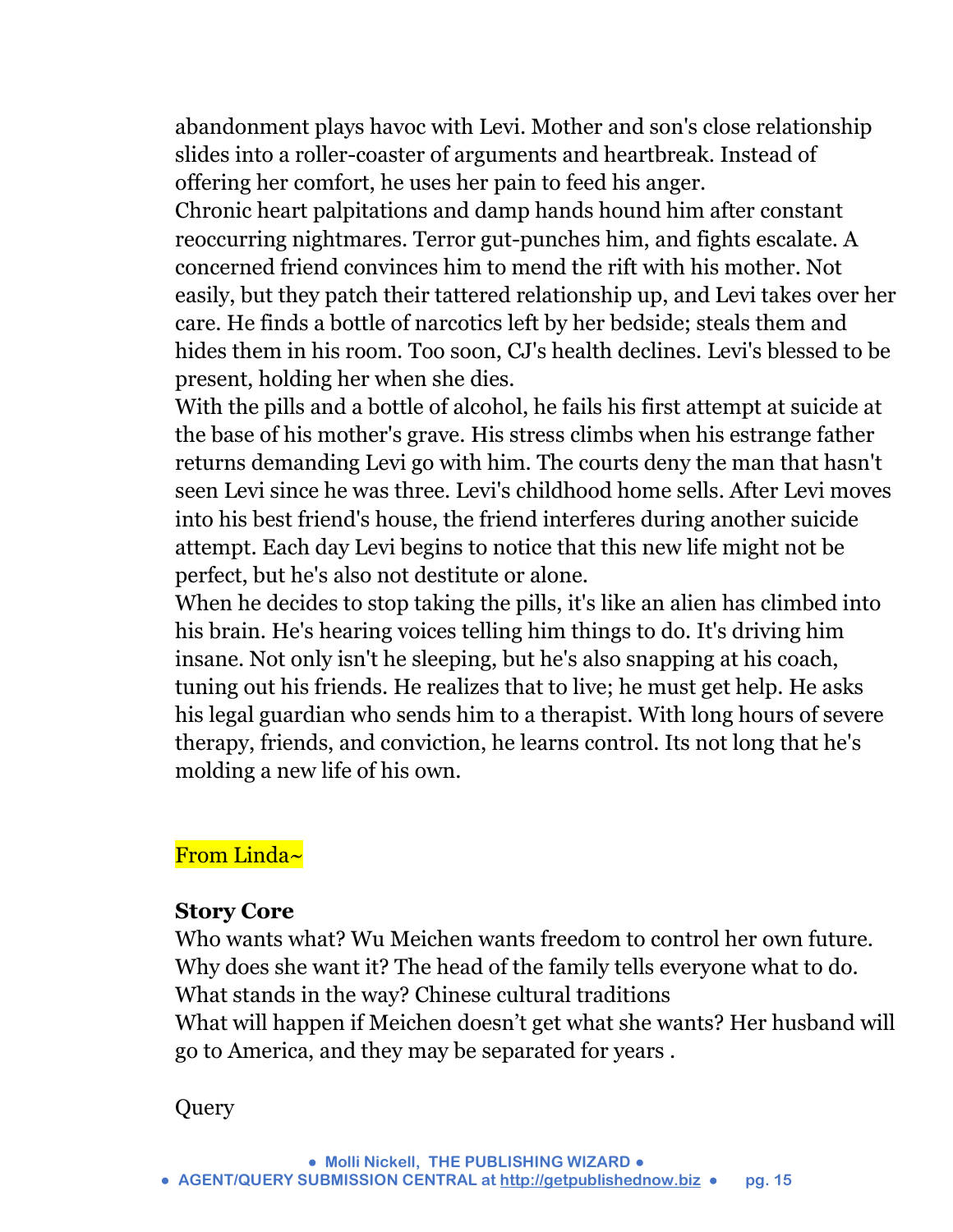Newlywed Wu Meichen hates the Chinese traditions that dictate her actions and thoughts. Although their marriage was arranged, Meichen falls deeply in love with her husband, Chao Chung. She wants him to accept her as a partner and give her a voice in his plans for his future. But Chinese tradition demands all family members obey the orders of the oldest male who's responsible for the family's welfare. When the head of the family sends Chung overseas to work, Meichen fears he'll be gone for many years while she faces a lifetime alone.

Second Paragraph – Meichen's father-in-law sends her to a missionary school after her mother-in-law attacks her. While she enjoys her studies, Meichen yearns for Chung. Months pass, then years. Meichen has no comfort except the few letters her husband sends, Chung's photograph, and memories of their short time together. In the fifth year Meichen's sorrow turns into anger and then rebellion. If her husband can't come home, she'll find her way to him. When she reaches San Francisco, the family patriarch wants to send Meichen back to China. She disguises herself as a boy and crosses America by train. Meichen rejoices when she sees Chung again, but her troubles do not end. Chung has orders to divorce her or the family will disown him. Without love, Meichen sees no point in living. But she wonders if his love will die when he remembers Meichen's rash actions caused the loss of his family. Can Meichen find a way to make peace with her in-laws and stay with her husband?

Third Paragraph: Complete at 80,000 words, UNBOUND WOMAN won first place in an ethnic novel contest sponsored by Romantic Times Magazine. I belong to the Central Savannah River Area Writers and am an active member of RWA (Romance Writers of America) and Georgia Romance Writers. Thank you for your time and consideration.

#### Writing mechanic issues:

Newlywed Wu Meichen hates the Chinese traditions that dictate her actions and thoughts. A 13-year old bride in an arranged marriage, Meichen falls deeply in love with her husband, Chao Chung. Meichen yearns for a marriage partnership and a voice in their future. But when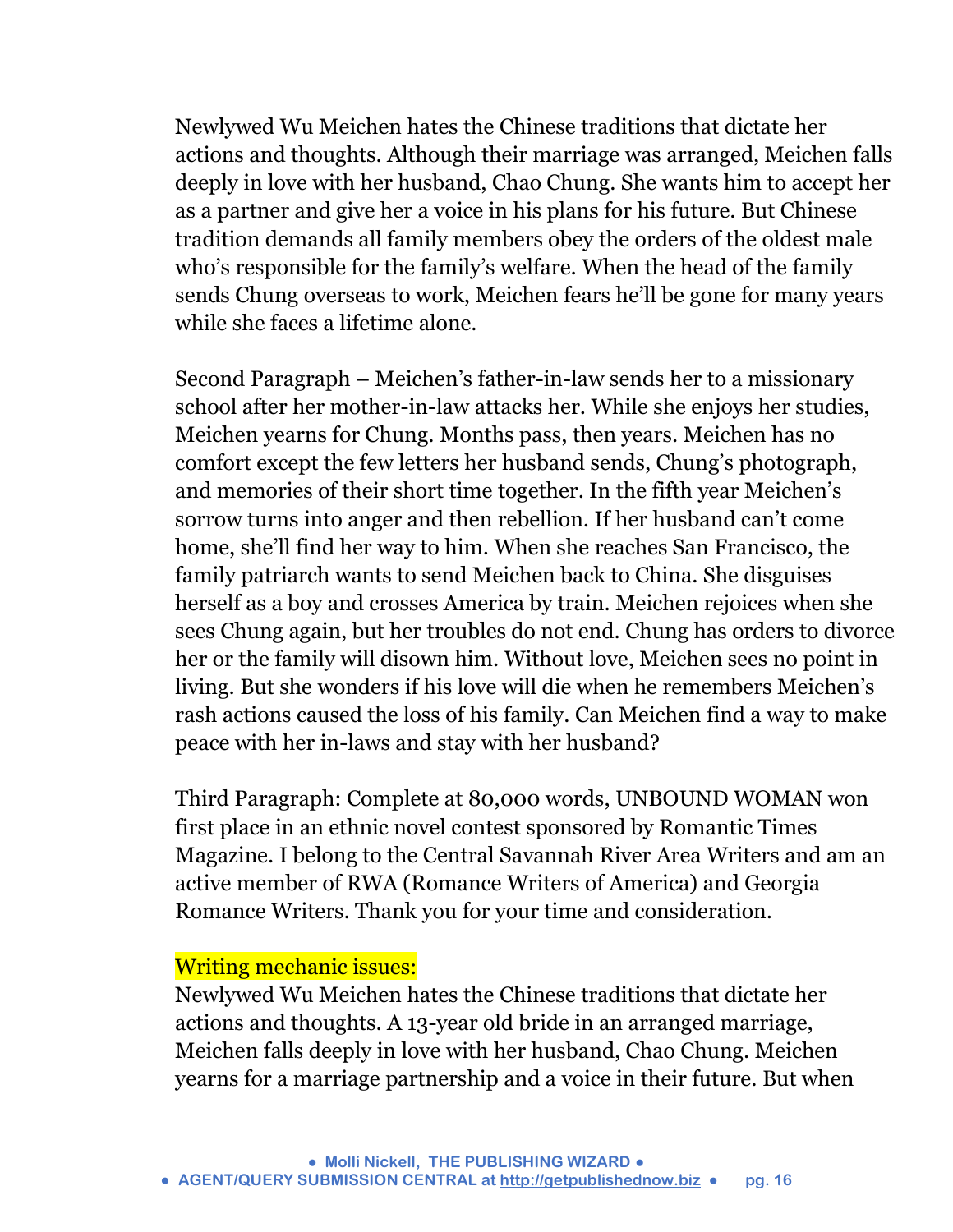Elder Uncle sends Chung to America to work, Meichen fears he'll be gone for many years while she faces a lifetime alone.

*Second Paragraph – Meichen's father-in-law sends her to a missionary school after her mother-in-law attacks her. THIS HAS NOT BEEN MENTIONED. While she enjoys her studies, Meichen yearns for Chung. Months pass, then years. Meichen has no comfort except IN THE FEW LETTERS AND PHOTOGRAPHS CHUNG SENDS TO REMIND HER OF THEIR SHORT TIME TOGETHER. the few letters her husband sends, Chung's photograph, and memories of their short time together. In the fifth year FIVE YEARS, Meichen's sorrow turns into anger and then rebellion. If her CHUNG husband can't come home, she'll find her way to him. When she reaches San Francisco, OLDEST UNCLE DEMANDS SHE RETURN TO CHINA. the family patriarch wants to send Meichen back to China. INSTEAD, MEICHEN She disguises herself as a boy and crosses America by train. Meichen rejoices when she sees Chung again, but her troubles do not end. Chung has orders to divorce her or the family will disown him. Without love, Meichen sees no point in living. But she wonders if his love will die when he remembers Meichen's rash actions caused the loss of his family. Can Meichen find a way to make peace with her in-laws and stay with her husband?* 

## Revision for first draft of second paragraph:

Meichen's father-in-law sends her to a missionary school when Meichen excels in learning. Yet, she yearns/longs/misses for Chung. Her only comfort: the few letters and photographs he sends her. After five years, Meichen's sorrow turns into anger and then rebellion. If Chung can't come return to China, she'll travel to America. When Meichen arrives in San Francisco, Eldest Uncle demands she obey him and return home. Meichen rebels again and disguises herself as a boy. Crossing America by train, she rejoices at being reunited with Chung. But/except/however, her hopes for a life together are dashed when she learns Chung has been ordered to divorce. She must convince him of the joys of love and creation of a family with her. However, Meichen fears his love will die if Eldest Uncle disowns them both. Can she find a way to make peace with the family and remain with her husband?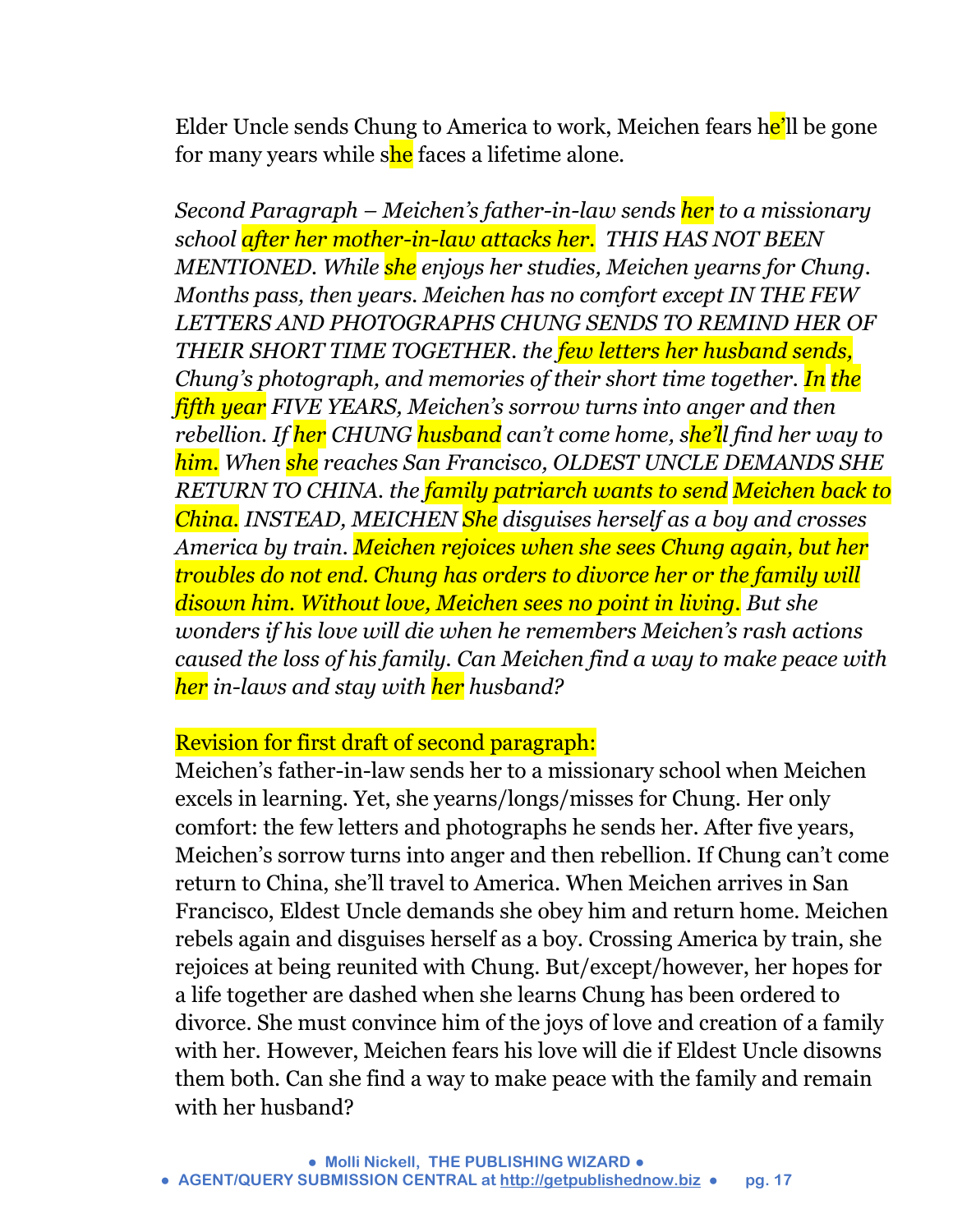#### xxxxxxxxxxxxxxxxxxxxxxxxxxxxxx

#### Fourth Draft of Synopsis

First Paragraph: On her wedding day, Wu Meichen becomes a member of the Chao family. They are all strangers, even her husband, Chao Chung. As a young bride, she occupies the lowest level in this large family's hierarchy, under the thumb of her hyper-critical mother-in-law. Chung struggles to protect Meichen from his mother's malice.

Second Paragraph: The head of the family sends Chung to America, perhaps for many years. Meichen panics, but Chung must obey First Uncle. Her father-in-law sends her to a missionary school which provides mental challenge and safety from her mother-in-law. Li Biyu, a mission teacher, befriends her. But even Biyu can't cure Meichen's impatience. After five years, Meichen decides to go to America and join Chung, convincing Biyu to go too.

Third Paragraph: Outraged by Meichen's disobedience, Oldest Uncle stops her in San Francisco and arranges her return to China. Meichen escapes and boards an east bound train. First Uncle telegraphs an ultimatum: Chung must divorce Meichen, or the family will disown him. Four weeks later, Meichen reaches Chung. He can't bear to end the marriage after her courageous journey. Chung struggles with guilt over his decision. Meichen understands his depression and tolerates his irritability. During an argument, Chung crushes Meichen's heart. He kept her only for sexual pleasure. He failed in his duty to the Chao family for a selfish reason. Meichen agrees to a divorce so Chung can ask for forgiveness. Fourth paragraph: Disillusioned with love, Meichen joins Biyu, who speaks at churches to raise money for Chinese girls' schools. Meichen discovers her power as a speaker brings in impressive contributions. But an unexpected pregnancy cuts her career short. Biyu insists she return to her husband. When Meichen arrives home, she learns Chung left to remarry in China.

Fifth paragraph: Chung abandons his journey and returns home after he secretly watches Meichen speak. Her ability to mesmerize the audience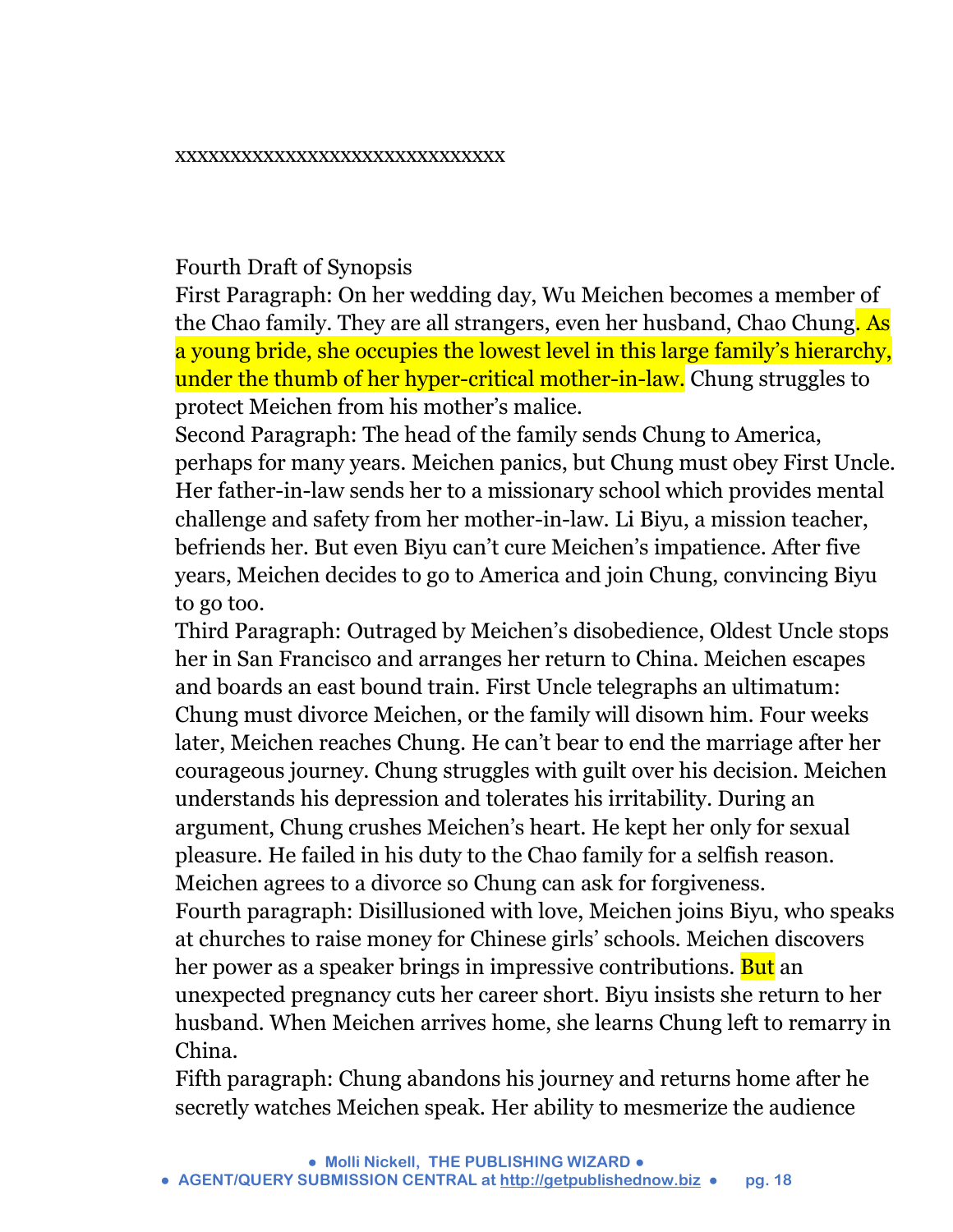amazes him. No other woman can match his wife. Chung and Meichen remind Eldest Uncle how American immigration policies often change. Chung might be unable to re-enter America if he returns. This will end financial support for his family. Eldest Uncle desires money more than revenge and restores Chung and Meichen to the family.

## From Carol~

**Story Core:** Georgie must get her sick little brother home amid a snowstorm.

WHO is this story about? Georgie

WHAT does she want? To get her little brother, Luke, home and out of the elements.

WHAT stands in their way? The weather

What is the terrible OR ELSE that might occur if she doesn't get what she wants? She and/or her little brother could suffer from hypothermia and never make it home.

## **Query**

Georgie and her FRAIL brother, who always seems to get sick, are downtown for the Armistice Day Parade. Their uncle is part of the parade and is to give them a ride home when the parade is over. A sudden snow storm comes up and the store where they are to meet closes. CAN'T THEY **STAND OUTSIDE?** On top of this, Luke says he doesn't feel well. How will she find her uncle and if she doesn't, how will she get her sick brother home?

The day had started out warm, so Georgie and her brother, Luke, are not prepared for cold weather. They have no money, and since they can't find their uncle, they must make a long walk home to an empty house as their parents are at the hospital awaiting the birth of a new baby. After a long ordeal fighting the elements, they manage to get a free ride home on a streetcar only to find the electricity out in their cold home. Can Georgie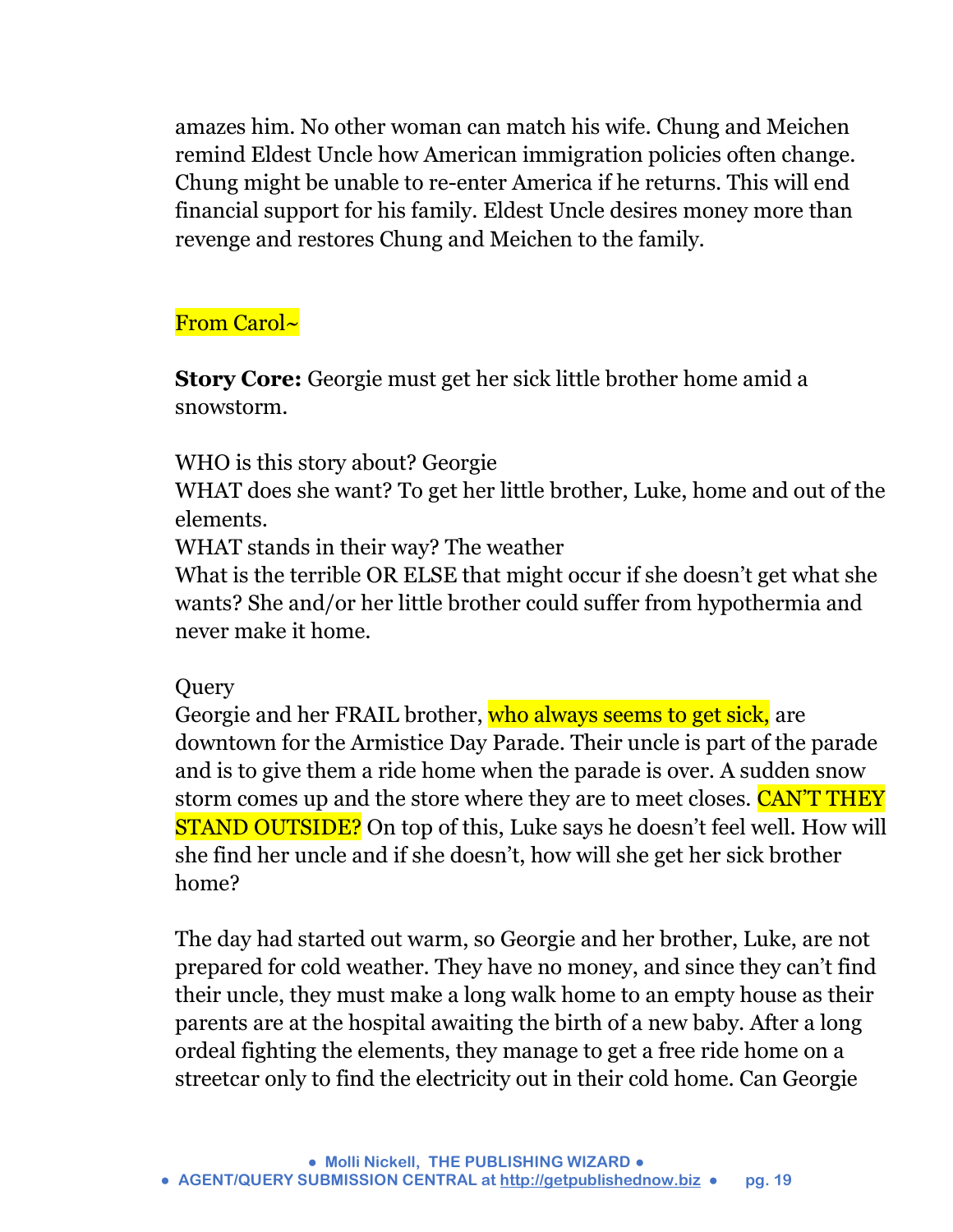figure out how to get the house warm, and what about Luke who becomes sicker by the minute?

"Georgie and the Armistice Day Blizzard" is a chapter book of 10,000 words. I have sold more than two dozen stories and articles to a variety of magazines including Highlights for Children, Girl's Life, the Writer Magazine and am the author of seven children's books. I was a writing mentor for, and have given presentations and speeches for the Minnesota chapter of the Society of Children's Book Writers and Illustrators and taught classes at the Loft Literary Center in Minneapolis. I belong to two critique groups, one in person and one on-line. THIS WORKS. KEEP IT FOR NOW.

## Synopsis

Armistice Day 1940 starts out unseasonably warm. Georgie plans to take the streetcar downtown with her friend, Rose, to watch Uncle George march in the Armistice Day parade, but Rose has a cold and stays home. Georgie's mother goes into early labor and Georgie's father takes her to the hospital. They leave Luke in Georgie's care and if he doesn't feel well when he awakens, she is not to take him downtown. She is not happy about this. She has never missed a parade and was/is not about to miss this one. Downtown, they watch the parade and wait inside a department store for the parade to end and meet their uncle who is to give them a ride home. The store suddenly closes due to a surprise snowstorm. On the way down an escalator, Georgie sees her uncle leaving the store. When they get outside, she yells at him as he turns a corner but her voice gets lost in the blowing wind and snow. She runs ahead of Luke only to find that their uncle is nowhere to be seen. The little money that Georgie had was spent on a small lunch and some candy from the candy counter leaving nothing for streetcar fare. THIS DOESN'T JIVE WITH YOUR QUERY.

Snow starts falling harder and temperatures do likewise. Luke tells her that he doesn't feel well. How would she get him home and out of the elements? She sees their streetcar and stops it and explains to the driver that she will give him the money when they get to her stop. She hates lying to him, but feels she doesn't have a choice. They board, and in their seats,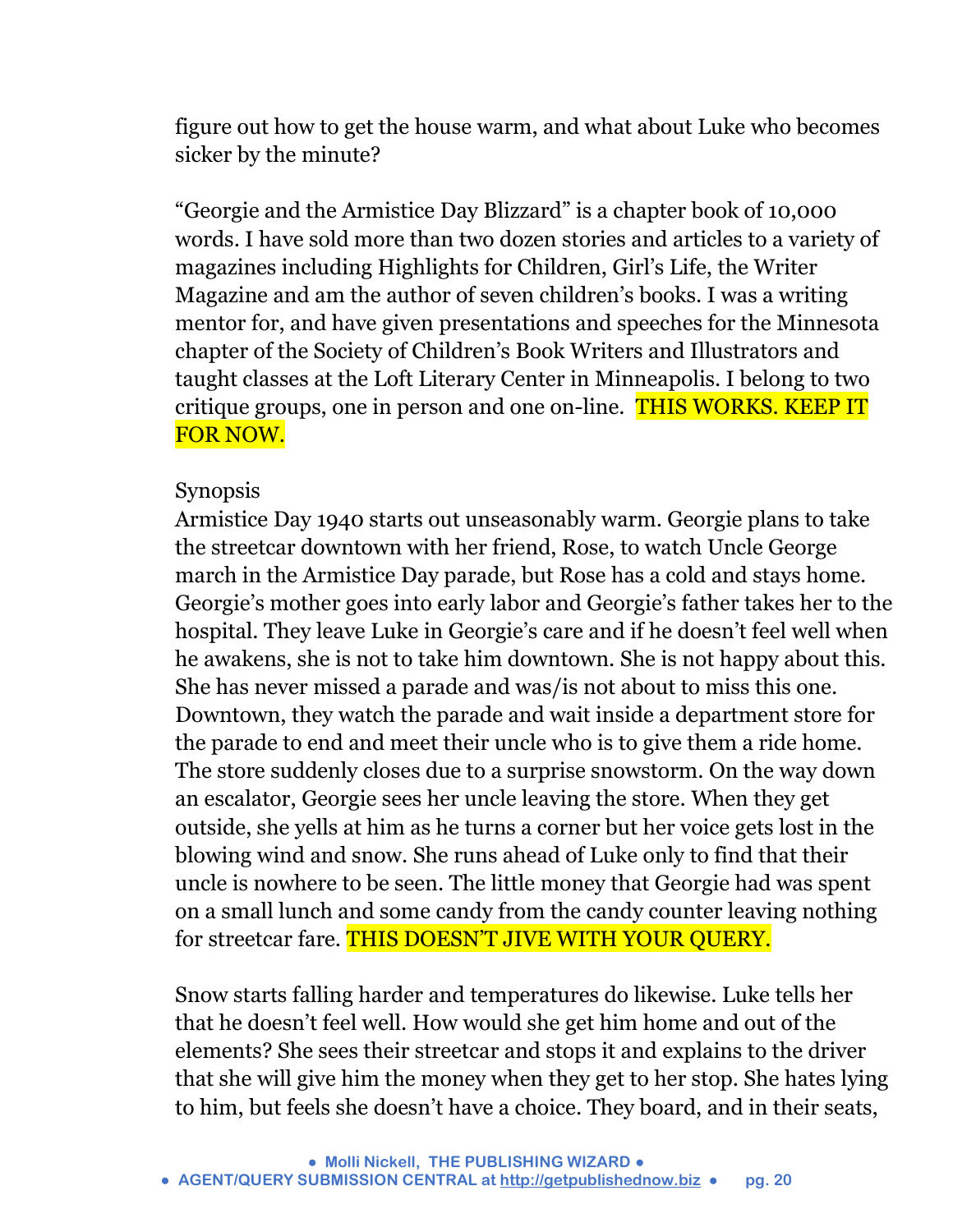Luke puts his head on her lap and falls asleep. Many passengers stomp their feet and rub their hands together trying to warm up. As she strokes Luke' hair, she is thankful for the wool sweater she wore and Luke's light jacket, which helped protect them a little. At one stop, a mother and father with a baby get on the streetcar. Georgie wonders if their new baby had been born yet. Would this baby be healthy? Why would her parents take the chance of losing another baby? **IS THIS HER CONCERN? REALLY?** WOULDN'T SHE BE MORE TERRIFIED OF HER SICK LITTLE BROTHER?

The streetcar stalls in deep snowdrifts and the driver calls for a bus, which arrives a little while later. Finally, at their stop, a relieved Georgie wakes Luke up and they get off the bus only to land in knee-deep snow. She tries to carry Luke, but her arms give out and she pulls him with much effort across the top of the snow. Only one block to go, but it may as well be one mile. She is so tired she just wants to lay down and go to sleep. She remembers something from Girl Scouts about hypo-something-or-other and musters up enough strength and courage to get home. Both Georgie and Luke perk up when they get to their house, only to find snow piled up against the front door. With much effort, they get the snow moved away and enter a cold house with no electricity. They dig with their hands to clear the door. Georgie rounds up newspapers, old wooden chair, junk from the basement to stoke a fire in the fireplace and at the same time takes care of Luke who has thrown up and is feverish. She goes to call her friend Rose whose mother is a nurse, but there is no phone service either. And why isn't her father home yet? GOOD TENSION. WHAT ELSE COULD POSSIBLY GO WRONG.

Georgie manages better than she ever thought she could throughout the rest of that day and over the nighttime hours. WHAT DOES SHE DO? Monitors his fever, keeps him warm, keeps fire going, reads to him, brought him his toys, burned train for fuel. Burns her own toys and books. Attic to find old stuff. Playhouse, doll house, She finds she has resourcefulness that she didn't know she had and feels very proud of herself. INSTEAD OF TELLING THIS, SHOW IT WITH ACTION. WHAT DOES SHE DO. She wakes up in the morning to the sound of snowplows. The snow has subsided and everything is covered in a thick blanket of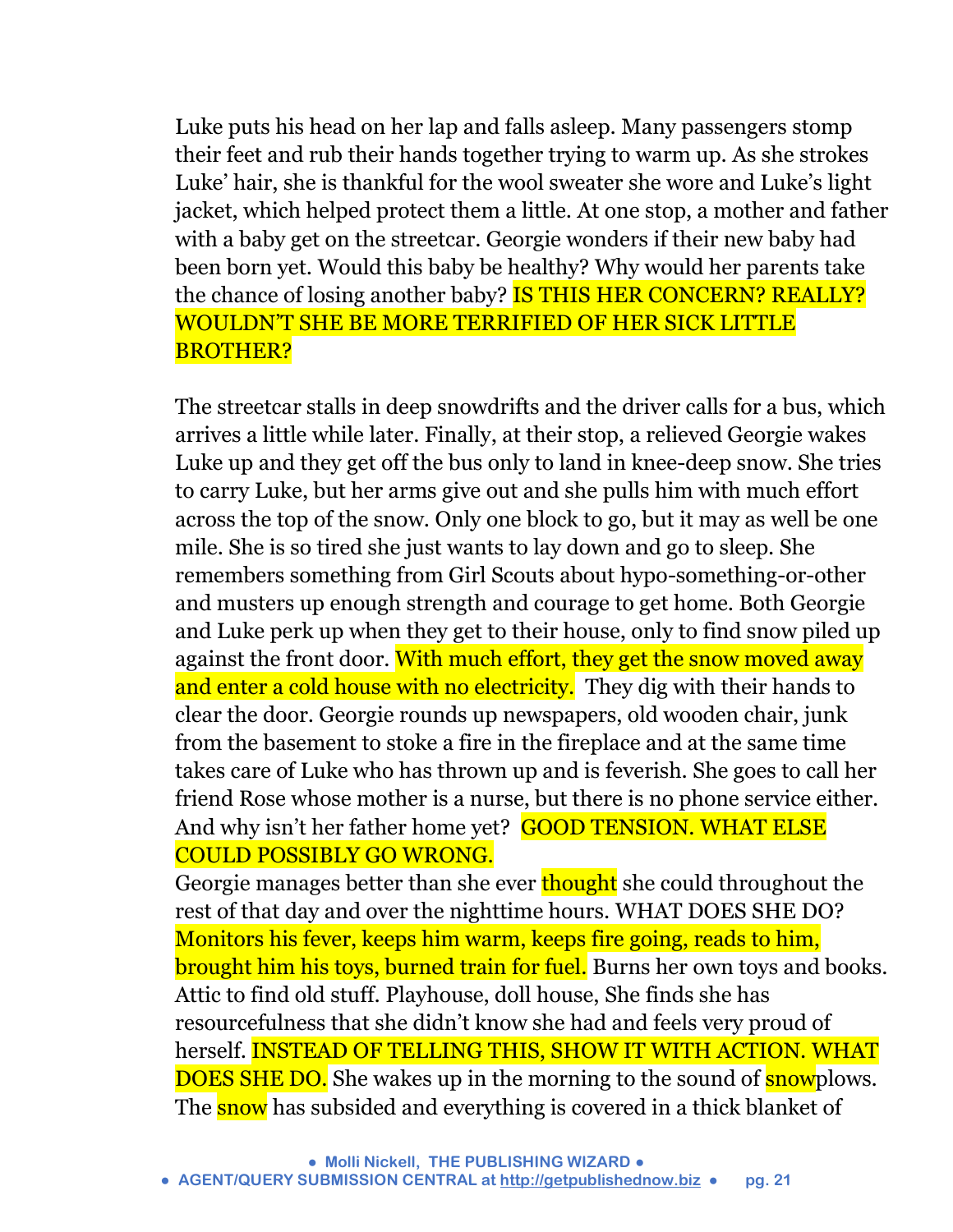snow. Uncle George gets to the house to find a relieved Georgie. He had desperately looked for them to no avail and was glad to see them home and safe. A short while later, her father comes home with the news of a new healthy baby sister.

WHAT is the time period. 1940. Flue opens and shuts. Thoughts from group: Tip over tables to make cage to hold heat with them inside it. Giving him sips of water like her mother does. Keep him warm with her own body heat. And he smells. Pull blankets and quilts off all the beds. Pillows around all of them. Camping in the living room. Make that game to distract him. No coal, not delivered yet. Any little scraps of coal?

## From John ~

Who is the story about: Jack Crane

What does he want and why? He'd like to remember all of his past What stands in his way? Fragmented memory

What is the terrible or else that might occur if he doesn't get what he wants?

He's convinced both will be looking for their money and want him dead

EMAIL Subject: Query – He can't remember if he's a victim or a criminal

He awakes on a park bench in the rain with a large gash on his head and a fragmented **memory. Memories** swirl inside his head of a shooting, being shot himself, a Spirit Being named Michael and something about a mission to clean-up corruption. After a short hospital stay, fears of what he may have done before being wounded become overwhelming. He'd like to remember all of his past, but if it could get him killed, maybe not remembering is better. For now, he asks, "Am I a victim or a criminal?"

His identity is further questioned when it's found he has a money belt with fifty grand in cash, and he's not sure why. As memories are stitched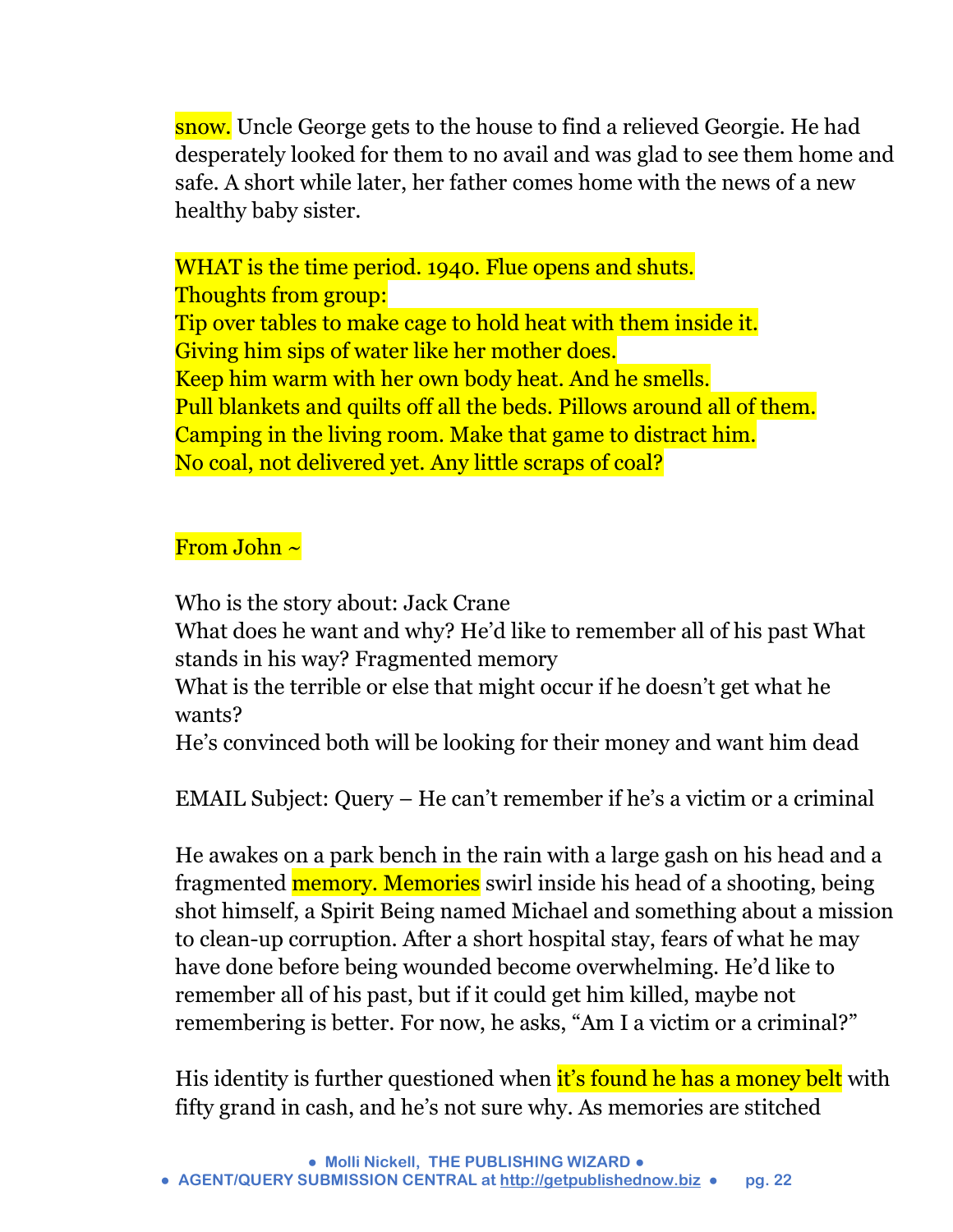together in time, the name Jack Crane feels familiar. Snippets show the money in the belt belongs to his loan shark boss who is part of his mission. When his car, which was missing, is dragged from the river, a body is found in the trunk with another fifty grand. He recollects/recall/remember/determines this money belonged to a drug dealer's boss, another part of his mission. He's convinced both will be looking for their money and want him dead. His life is further complicated when a woman says she's his girlfriend. Like others events from his past life, he has vague memories of her and how they were once in love. He can feel a connection, but it's too early to call it anything but an interest. He will later find that she has a boat load of problems of her own and how they have been drawn together to help each other with their life-changing issues. He remembers enough to ask himself if he should stay and deal with his troubles or run for his life?

My book, "CAN TWO WRONGS BE MADE RIGHT?" is complete at 55,000 words. I've spent most of my technical career in the newspaper and publishing industry. I have been published in several magazines. I'm a member of a writers' group, and in the process of organizing a group of first-time writers. Thank you for your time and consideration. John Levasseur

## SYNOPSIS:

Jack's doctor says his prognosis is 50/50 of ever remembering events in their correct order. What he does remember places him in a position where two different crooks are after their money which he carried. He has no idea what they look like or when they will come, but he's sure about one thing, they are not going let one hundred grand slip through their fingers without a fight. Should he give the money back or run?

Over the next few months, bits and pieces chain together into coherent thoughts which show he's not like other people. Visited by an Angelic Being named Michael who explains how Jack, like himself, is from another dimension, sent here to help clean up a loan shark operation and drug ring. For now, due to Jack's memory situation, his mission is on hold. Can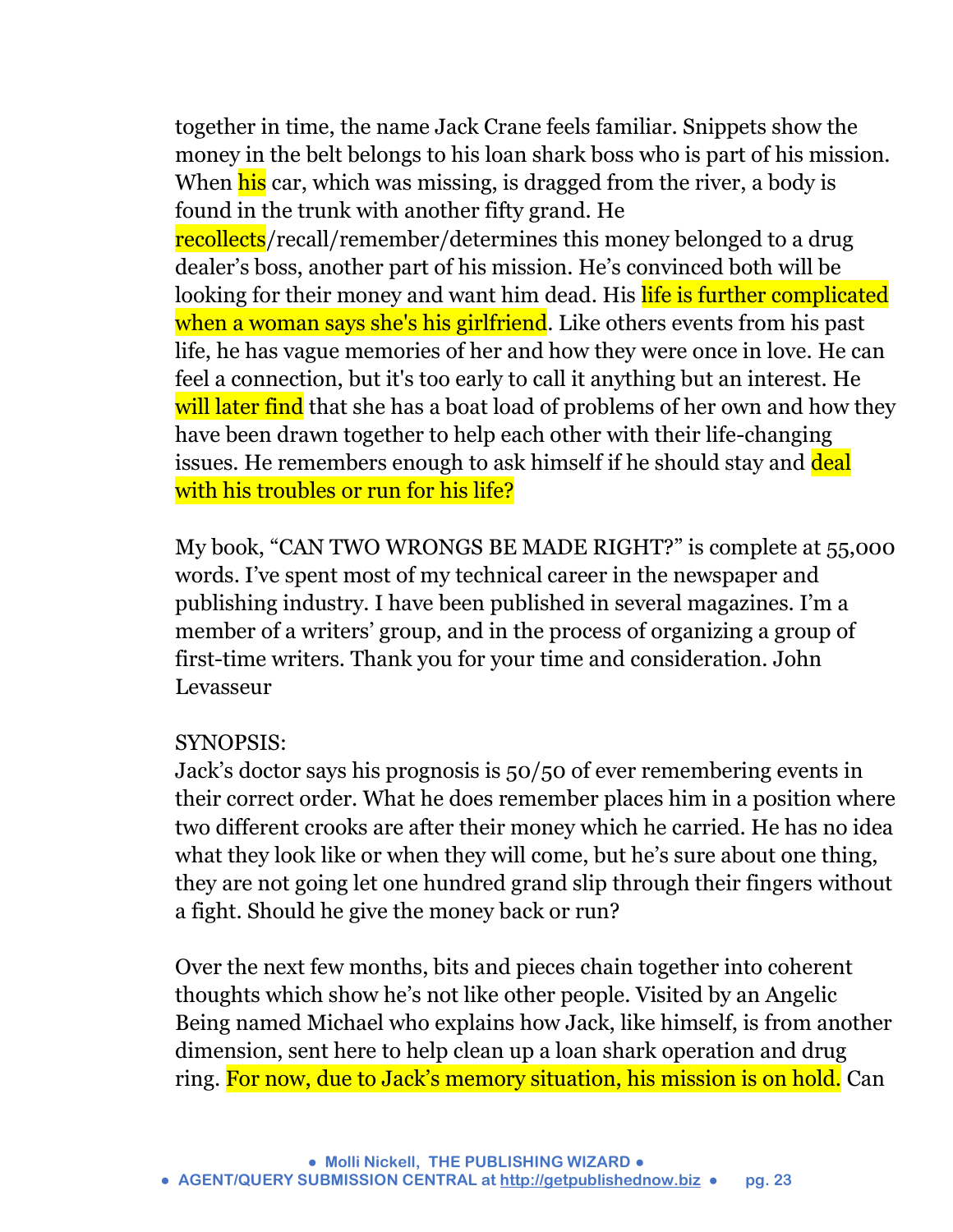you show this? Is he relieved that, because of his memory and the situation, his mission is on hold?

If the visit from Michael isn't confusing enough, a woman enters his life who says she's his lover. The woman has emotional issues and a missing husband. After some investigating he surmises that she could be the murderer. While running seem like the thing to do, he could end up in the arms of the guys looking for their money.

He earns the trust of the local Sheriff and tells him the truth about his situation. The sheriff arranges a meeting between each of those looking for their money and the monies are returned. In exchange, the gangsters pledge not to retaliate. Jack isn't 100% sure they mean business, but what other choice does he have?

When the loan shark boss, wants Jacks dead, his girlfriend's second personality, Jane, materializes in human form with a shotgun in hand, shooting the boss in the chest. Michael then appears in a bright light which surrounds Jane and Michael assures Jack that all will be well and he will know more when the time is right. Michael and Jane fade away as the light grows dim. Jack and his girlfriend are left alone to explain how this body, full of holes, ended up in their driveway.

THIS STORY STILL DOESN'T MAKE SENSE TO ME. LET'S TALK ABOUT CREATESPACE AND THE POTENTIAL OF A BIT OF REVISION (WHICH CAN BE DONE EASILY).

## **NEXT WEEK:**

- **1) More writing mechanics**
- **2) Your first page (300 words max)**

Note: December workshops continue to focus on story core, query, synopsis, and manuscript first pages (350 words).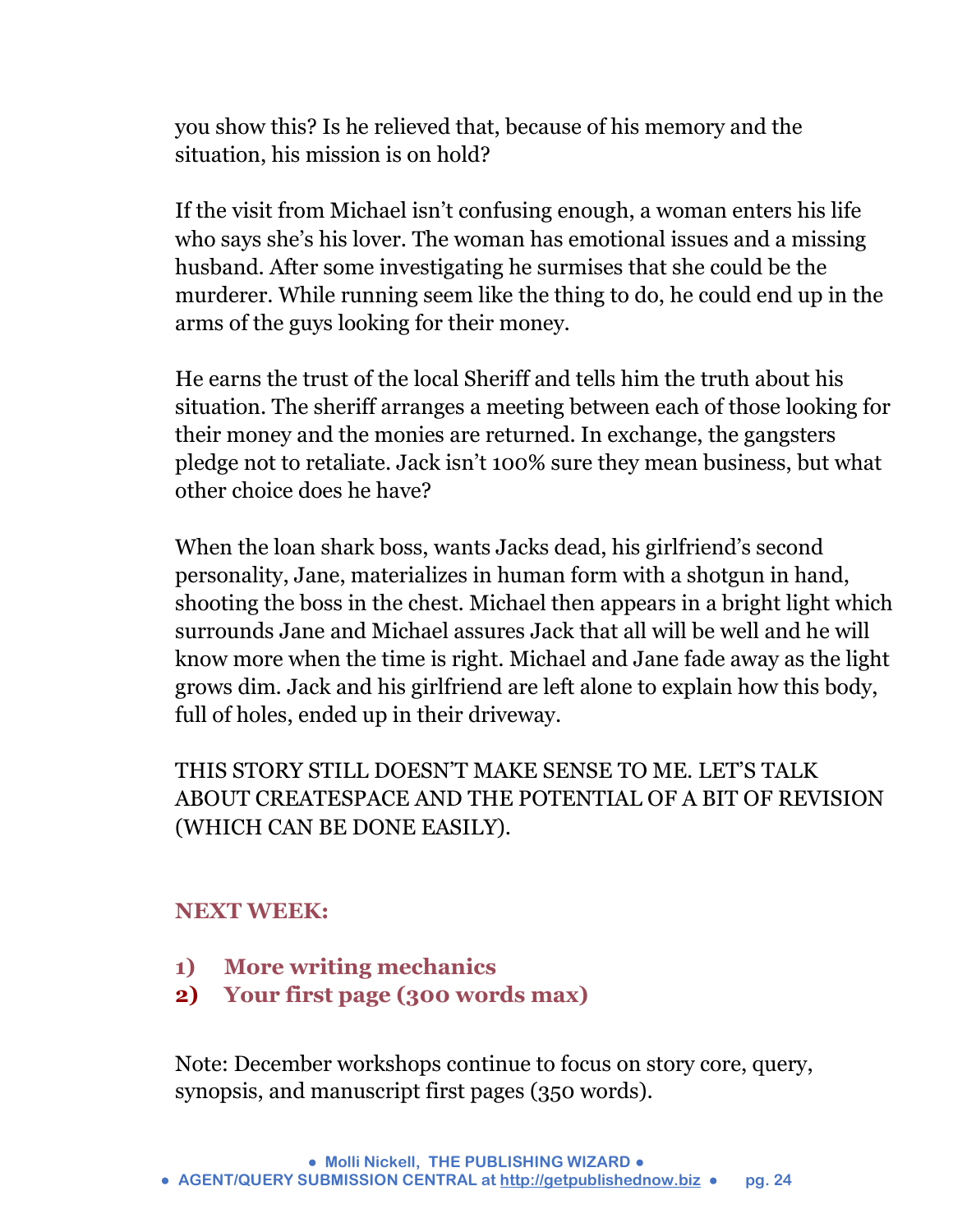If you want a jump on self-editing tips and first page revision, both are covered in these tutorials available at [MolliMart:](http://www.getpublishednow.biz/mollimart.html)



## **In closing~**

To those of you in our "audience," thank you for joining us. There will be a limited workshop transcript posted on the public "on-demand" page at www.getpublishednow.biz.

If you'd like to receive the full transcript and video of every Friday workshop, delivered to your inbox within 24 hours after the webinar, you can subscribe for automatic delivery, at a super low rate of \$17. Information about this new subscription program is posted on posted on the "on-demand" page of my website.

Would you benefit from receive weekly evaluations of your submission documents in our Friday workshop? Or access to Q & A, and discussions between Submission Central members on our private Facebook group?

These benefits (and others) will help you learn what you need to know in order to land an agent who will help you navigate the publishing maze. Join us! [CLICK HERE](http://www.getpublishednow.biz/agentquery-submission-central.html) to read more about the AgentQuery Submission Central program.

Regardless of when you join Submission Central, if we're working on the synopsis, but you haven't written a query, no problem. Begin with the query. Use my query template and jump right in. Move through the query, week by week, until you're comfortable with the format. Regardless, if the